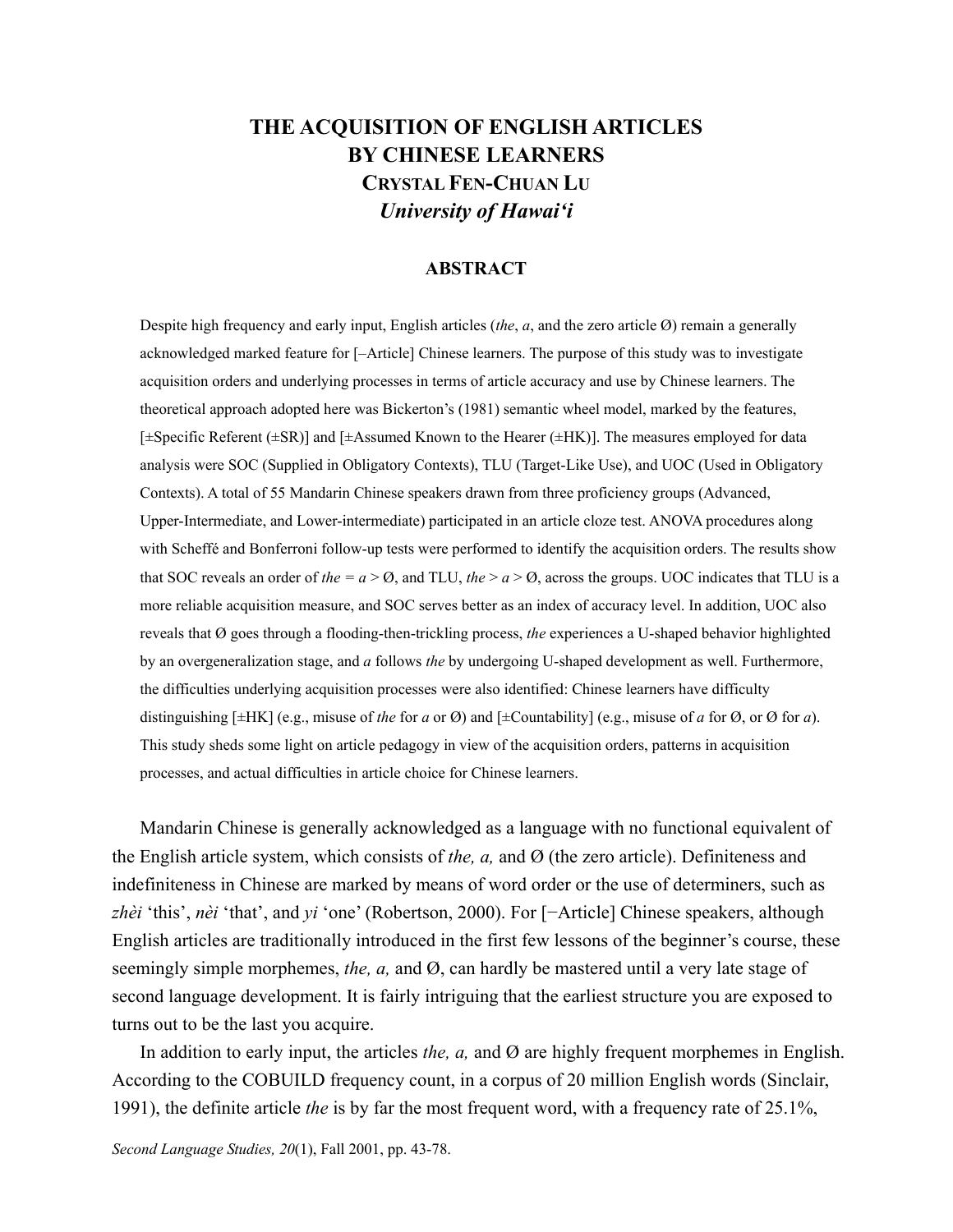outnumbering *of* (12.6%), *and* (12.5%), and *to* (11.1%). The indefinite article *a* (10.5%) follows closely as the fifth most frequent item. As for the zero article Ø, Master (1993) compared the frequencies of *the*, *a*, and Ø in five written genres in a total corpus of 197,644 words, and found  $\varnothing$  to be the most frequent article in a frequency order of  $\varnothing >$  the  $>$  a (48.0%  $>$  36.3%  $>$  15.7%).

Despite high frequency and early input, English articles remain a widely recognized marked feature for Chinese learners. Article acquisition appears to be late, due to the fact that article choice is complicated, context-specific, and sometimes beyond simple rules, and that articles are usually unstressed function words and hence perceptually non-salient and semantically light-weight. So the purpose of this study was to investigate acquisition orders and underlying processes in terms of article accuracy and use, and further to seek pedagogical implications for Chinese learners.

There are three major theoretical approaches to research on article acquisition: The first approach is Bickerton's (1981) semantic wheel for noun phrase reference, marked by the features,  $[\pm$ Specific Referent ( $\pm$ SR)] and  $[\pm$ Assumed Known to the Hearer ( $\pm$ HK)], as shown in Figure 1. Bickerton's semantic wheel model has been widely adopted in a number of later studies (Huebner, 1983a; Master, 1987; Parrish, 1987; Tarone & Parrish, 1988; Thomas, 1989; Young 1996). The second approach is Master's (1990, 1997) binary system, dichotomized by the characteristics of classification and identification, along with his six-point hierarchical schema (1983, 1986a, 1986b, 1988a, 1988b, 1994) designed primarily for article pedagogy. Master's six-point schema suggest systematic article instruction in the following hierarchical sequence: the distinction of countable/uncountable, indefinite/definite, premodified/ postmodified, specific/generic, common/proper, idiomatic/nonidiomatic. The third approach is Gundel, Hedberg, and Zacharski's (1993) six implicationally related cognitive statuses in the Givenness Hierarchy: In focus > Activated > Familiar > Uniquely identifiable > Referential > Type identifiable. According to Gundel et al., the six cognitive statuses in the hierarchy are relevant to the appropriate use of the form of referring expressions in natural discourse, which provides a theoretical framework for Kim's (2000) study on the acquisition of English nominal reference by Korean speakers.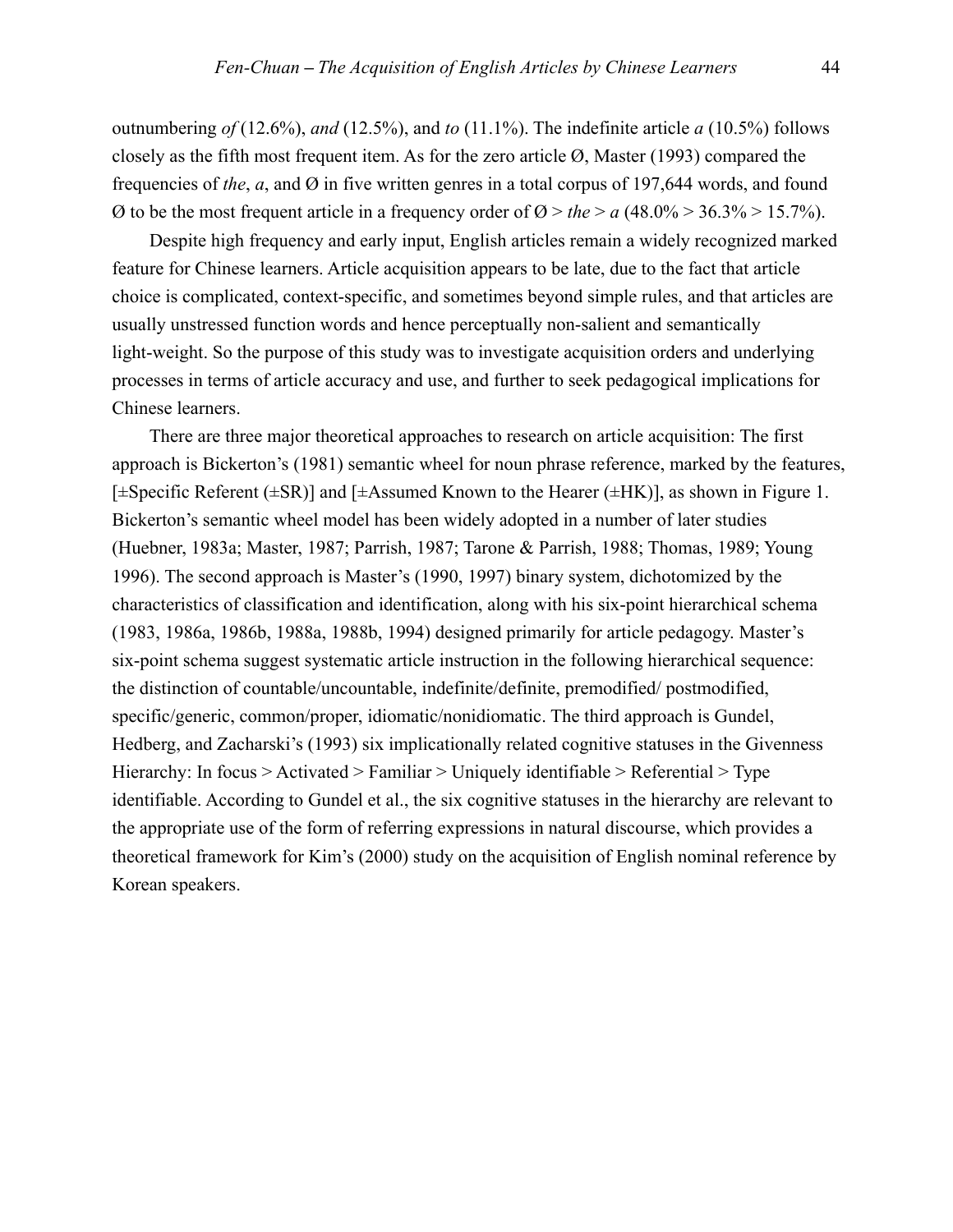

*Figure 1.* Bickerton's semantic wheel for noun phrase reference (from Huebner, 1983a)

Most developmental studies of article acquisition have followed the first approach, Bickerton's (1981) semantic wheel model. Based on Bickerton's (1975) dynamic paradigm notion, Huebner (1979, 1983a) argues that early morpheme studies (Brown, 1973; Dulay & Burt, 1973, 1974; Bailey, Madden, & Krashen, 1974; Larsen-Freeman, 1975), which had only inspected obligatory contexts, were unable to discern variation in the use of a morpheme in an evolving interlanguage, and thus failed to delineate a complete picture of acquisition processes. Moreover, Huebner (1983a) believes that the obligatory/optional/ ungrammatical trichotomy used in early studies was not refined enough for article analysis. Therefore, Huebner (1983a) adopted Bickerton's semantic wheel model, and suggested that pre-noun contexts be classified in terms of four semantic categories, [±Specific Referent (±SR)] and [±Assumed Known to the Hearer ( $\pm$ HK)] (see Table 1 for examples, drawn from the test items in Master, 1994):

- 1. [−SR, +HK], (*the, a,* Ø): Generics
- 2. [+SR, +HK], (*the*): Unique, previously mentioned, or physically present referents
- 3. [+SR, −HK], (*a,* Ø): First-mention NPs, or NPs following existential 'has/have' or 'there is/are'
- 4. [−SR, −HK], (*a,* Ø): Equative NPs, or NPs in negation, question, or irrealis mode

In his longitudinal naturalistic study, Huebner (1983a) investigated the use of the definite article *da* by his subject, Ge, an adult Hmong speaker with basic-level English proficiency. Based on his observations over one year, Huebner identified six stages in Ge's learning trajectory of marking *da* for NPs: Initially, Ge used *da* with [+SR, +HK] NPs. Then *the*-flooding marked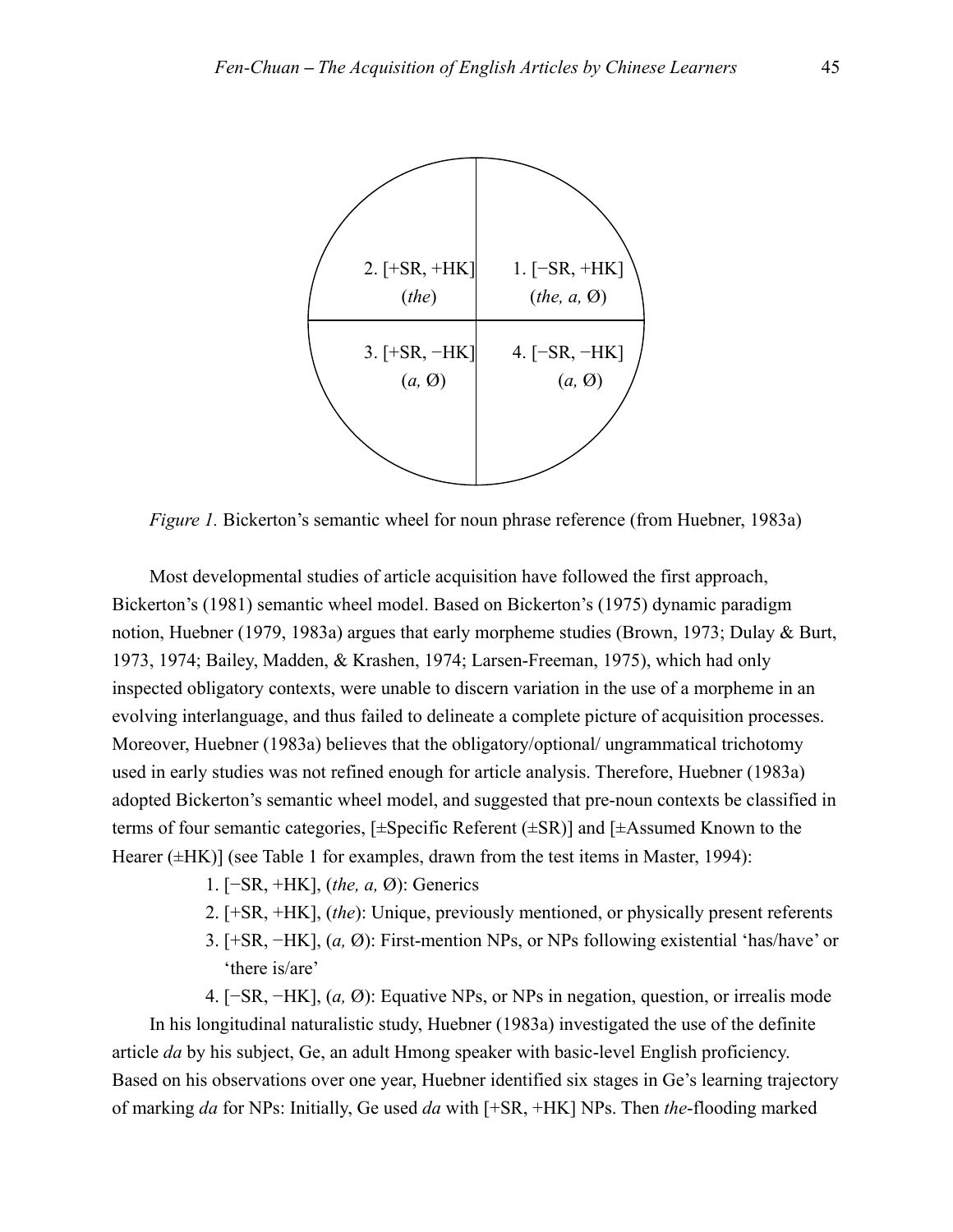Stage 2, at which time Ge overgeneralized *da* to all NPs. At Stage 3, Ge began to screen *da* out of the [−SR, −HK] contexts that share no semantic function with the feature [+SR, +HK]. But Ge still retained the use of *da* in the other three contexts. At Stage 4, when he began to realize that the feature [±HK] served as a primary distinction for *da* marking, Ge restricted the use of *da* with [+HK] NPs. At Stage 5, Ge tested his hypothesis by using *da* again with [+SR, −HK] NPs, except the existential *haev(a)* (have a) constructions. At Stage 6, Ge rejected his previous hypothesis and returned to the rule governing Stage 4, namely, using *da* for [+HK] NPs only. Although Huebner did not conclude that Ge's learning trajectory might be universal, his finding did provide evidence of systematic variability, rather than random choice, in article use in his subject's interlanguage development.

Table 1

| Category        | <b>Article Environment</b>        | Example (drawn from the test items Item No<br>in Master, 1994)              |                |
|-----------------|-----------------------------------|-----------------------------------------------------------------------------|----------------|
| $1.[-SR, +HK]$  | <i>the, a, Ø Generics</i>         | The favorite food of the jaguar is the<br>wild pig.                         | 48, 49         |
|                 |                                   | Ø Wild pigs move in bands of fifteer<br>to twenty.                          | 50             |
| 2. $[+SR, +HK]$ | the Unique, previously            | What is <i>the</i> diameter of <i>the</i> moon?                             | 8,             |
|                 |                                   | mentioned, or physicallyOnce there were many trees here.                    | 9              |
|                 | present referents                 | Now, the trees are gone.                                                    |                |
|                 |                                   | <i>The air in this city is not very clean.</i>                              | 10             |
|                 |                                   |                                                                             | 16             |
| $3.$ [+SR, –HK] | $a, \emptyset$ First-mention NPs, | I would like <i>a</i> cup of coffee, please.                                | 11             |
|                 | or NPs following                  | I always drink Ø water with my                                              | 5              |
|                 | existential 'has/have' or meals.  |                                                                             | 1              |
|                 | 'there is/there are'              | There is <i>an</i> orange in that bowl.                                     |                |
| 4. $[-SR, -HK]$ |                                   | a, $\emptyset$ Equative NPs, or NPs in What is the sex of your baby? It's a | $\overline{4}$ |
|                 | negation, question, or            | boy!                                                                        | 17             |
|                 | irrealis mode                     | Einstein was <i>a</i> man of great                                          |                |
|                 |                                   | intelligence.                                                               |                |

*Environments and Examples for the Semantic Categories [±SR, ±HK]* 

In the wake of Huebner's longitudinal study, three comparable studies on article acquisition emerged: Parrish (1987), Master (1987), and Thomas (1989). Parrish conducted a longitudinal study of a 19-year-old beginning-level Japanese learner of English, Mari, who carried out a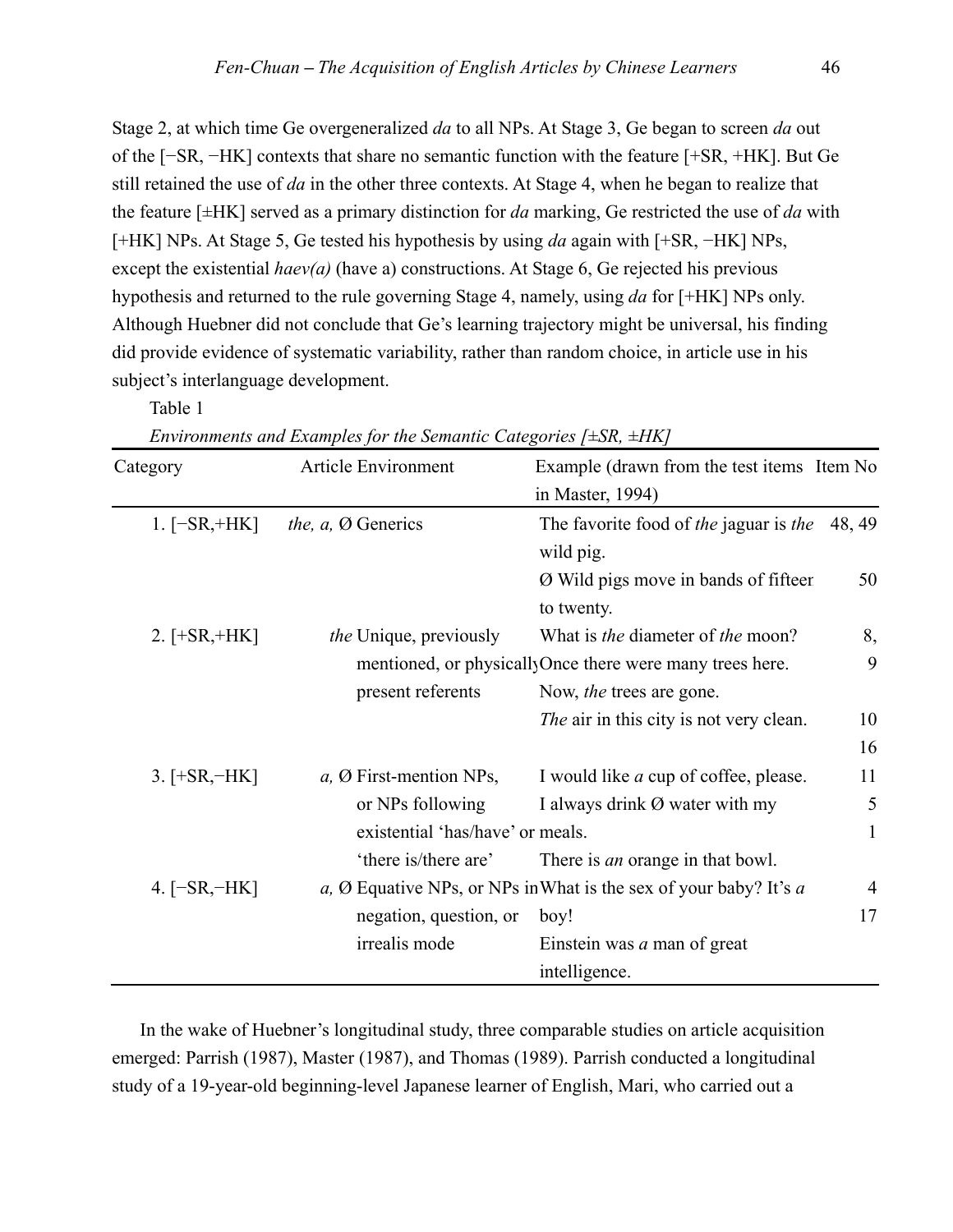story-telling task every ten days for four months. The second study is Master's pseudo-longitudinal study of 20 adult L2 learners, who were drawn from three groups of [−Article] L1 speakers (Chinese, Japanese and Russian) and two groups of [+Article] L1 speakers (Spanish and German). To approximate a longitudinal study in a shorter period, four subjects in each group of the same native language represented four stages of interlanguage development: Basilang (BA), Low-Mesolang (LM), Mid-Mesolang (MM), and High-Mesolang (HM). An informal interview was conducted to elicit spontaneous speech from each subject. The third study is Thomas' cross-sectional study of 30 adult L2 learners from nine native language backgrounds divided into two groups: 23 subjects in the [−Article] group and 7 in the [+Article] group. Each group contained three proficiency levels: Low, Mid, and High. The subjects were paired to complete a picture-description task. Instead of Huebner's concentration solely on the definite article, Parrish, Master, and Thomas expanded their investigation to the three articles *the, a,* and Ø across four semantic categories. Additionally, they all discussed article usage in proper nouns and idiomatic expressions, which were excluded from Bickerton's semantic wheel design.

Consistent with Ge's use of *da* for [+HK] NPs in Huebner (1983a), the [−Article] group in Master (1987) used *the* considerably in [+HK] contexts, and used *a* or Ø to a greater extent in [−HK] contexts. As opposed to Huebner and Master, Parrish (1987) and Thomas (1989) claim that *the* is initially associated with [+SR] rather than [+HK] contexts. In Parrish's study, Mari's use of *the* was restricted to [+SR] contexts for *the* was remarkably lacking in [−SR] contexts. Likewise, in Thomas' study, L2 subjects overgeneralized *the* to [+SR] contexts rather than [−SR] contexts. Besides, Thomas points out that Huebner and Master's claim of the initial association of *the* with [+HK] contexts needs careful consideration because their findings are heavily dependent on high frequency of *the* in [+SR, +HK] contexts, but short of support from the rarely produced generic NPs in [−SR, +HK] contexts.

 In regard to acquisition processes, Huebner's claim of early *the*-flooding in all contexts is confirmed by the evidence in Andersen (1977), Master (1987), and Chaudron and Parker (1990). Huebner's subject, Ge, began with using *da* for [+SR, +HK] NPs, which suggests that the use of *the* for [+SR, +HK] NPs is an unmarked feature for an L2 learner. Once L2 learners use *the* successfully in [+SR, +HK] contexts, they are likely to overgeneralize the rule to all contexts, just like Ge at Stage 2. In contrast, Parrish and Thomas did not find *the*-flooding but overgeneralization of Ø in *a* and *the* contexts. Because Ø was overused considerably more by the [−Article] group than by the [+Article] group, Thomas surmises that Ø-overgeneralization may be attributed to L1 transfer. Also, Master (1987) found that the Basilang group overgeneralized Ø extraordinarily: SOC (number correctly Supplied in Obligatory Contexts) for Ø was close to 100%, and UOC (number Used in Obligatory Contexts) for Ø was about 230%. Although overuse of Ø decreased as proficiency increased, UOC was higher for Ø than for *a* or *the* across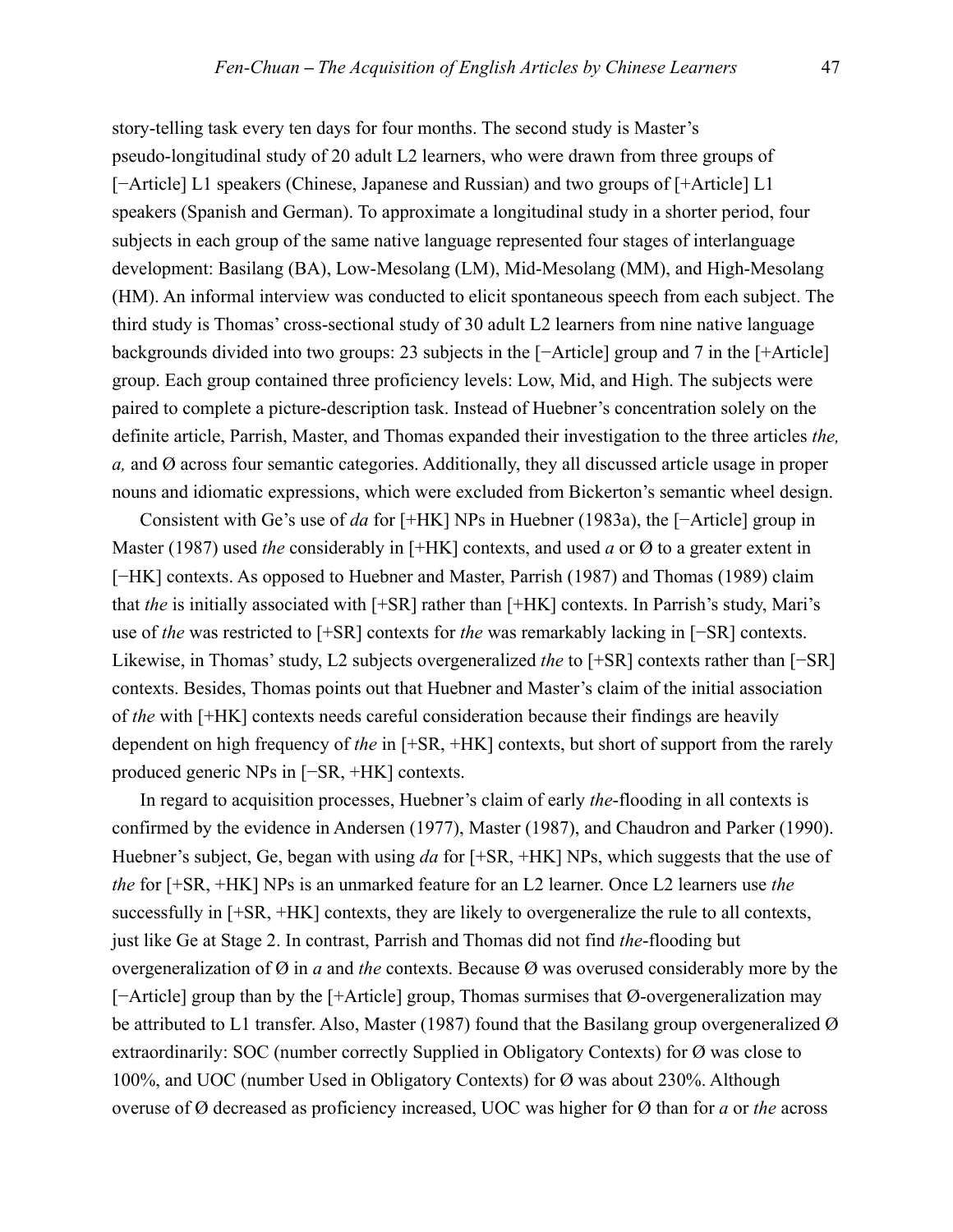the four levels of the [−Article] group. Like Thomas, Master also argues that overuse of Ø might be due to the fact that [−Article] L1 speakers use Ø in their first languages. At this point, Master and Thomas have come to an agreement on L1 interference of Ø usage.

Unlike *the* or Ø, *a* has rarely been found to have the phenomenon of overgeneralization or flooding at an early stage. However, Master detected a zigzag pattern of *a* usage in [+SR, −HK] contexts, which Master claims may be due to L2 learners' adjustment of noun countability. Similarly, Parrish found that *a* showed a more erratic curve than did *the* or Ø. Despite discrepancies in the findings of Parrish, Master, and Thomas, a consensus has been reached that *a* is acquired later than *the*. Consistently, Chaudron and Parker (1990) provide evidence that Japanese learners also acquired *a* later than *the*. Chaudron and Parker found that the lower-level learners tended to use Ø for indefinite contexts, and *the* for definite contexts, and that they increased use of *a* to encode indefiniteness as proficiency advanced.

Since the previous studies have revealed that variation in article use is systematic in some patterns, both article accuracy and frequency have thus been correlated with L2 learner's English proficiency (Master, 1987; Thomas, 1989; Chaudron & Parker, 1990). For instance, Master found that Total Common SOC (i.e., the overall accuracy of article use with common NPs) continuously increased as the proficiency level advanced for both [+Article] and [−Article] groups. Moreover, Master proposes that Total Common SOC can be used as an article-based interlanguage measure. Also, Thomas found that the accuracy of *the* and *a* had a parallel rise as proficiency increased. In addition, Chaudron and Parker (1990) show that Japanese learners were progressing from the structurally less marked article, Ø, to the more marked article, *a*, with increasing proficiency. Furthermore, Wolfe-Quintero (2000, lecture in SLS 640 English Syntax course at UHM) proposes a five-stage developmental sequence in L2 frequency of article production, based on the frequencies revealed in Kim's (2000) data from Korean learners of English:

Stage 1.  $\varnothing$  > *the* > *a*:  $\varnothing$  is the most frequent article, followed by *the*, and *a* is used only occasionally.

- Stage 2.  $\varnothing =$  *the* > *a*: Use of *the* is frequent enough to compete with use of  $\varnothing$ .
- Stage 3. *the*  $>$  Ø  $>$  *a*: *the* becomes the most frequent, and *a* is still the least frequent.
- Stage 4. *the*  $>$   $\emptyset$  = *a*: Use of *a* increases and appears to be as frequent as use of  $\emptyset$ .
- Stage 5. *the*  $> a > \emptyset$ : *a* becomes more frequent than  $\emptyset$ , but still less frequent than *the*.

On the other hand, if accuracy reflects acquisition, the acquisition orders of the articles can be summarized in Table 2, based on the accuracy rates shown in the studies, including Parrish (1987), Master (1987), Thomas (1989), as well as Yamada and Matsuura's (1982) study on article acquisition by Japanese high school (the Intermediate group) and college (the Advanced group) students. In general, the acquisition orders are inconsistent with one another in terms of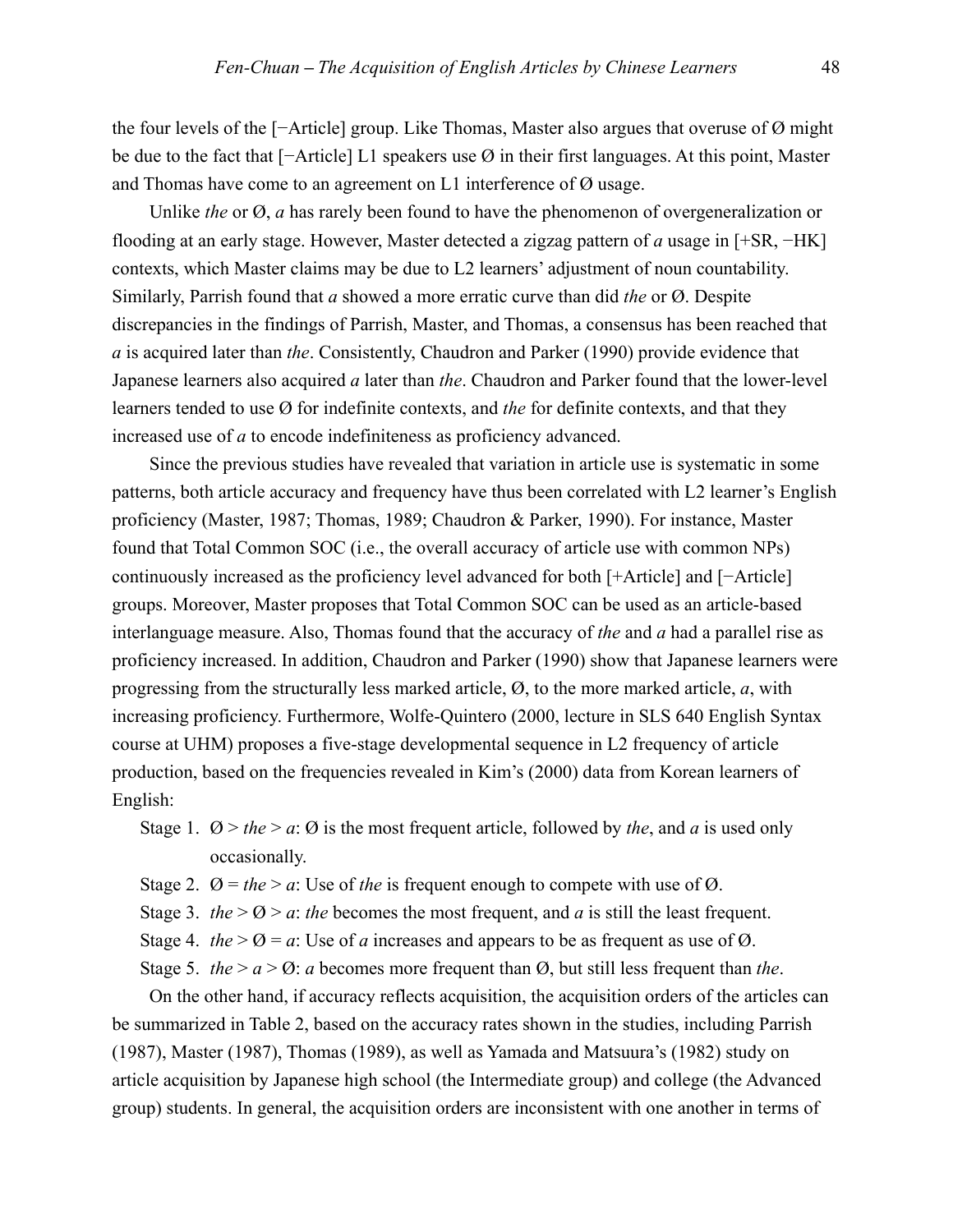proficiency. For example, the acquisition order for the Mid-Mesolang and High-Mesolang groups in Master's study, i.e.,  $\varnothing$  > *the* > *a*, is inconsistent with the order for the Mid and High groups in Thomas' study, i.e., *the*  $> Q > a$ , but is consistent with the order for the beginning learner, Mari, in Parrish's study. Moreover, Thomas' study shows the same acquisition order across the three groups, whereas Master's and Yamada and Matsuura's studies demonstrate different orders for different groups.

Table 2 *Acquisition Orders in the Previous Studies* 

| <b>Acquisition Order</b> | Previous Study: Proficiency Level                                |
|--------------------------|------------------------------------------------------------------|
| Q > the > a              | Parrish (1987): Beginning                                        |
|                          | Master (1987): Mid-Mesolang, High-Mesolang, the [-Article] group |
| Q > a > the              | Master (1987): Basilang                                          |
| the $> Q > a$            | Master (1987): Low-Mesolang                                      |
|                          | Thomas (1989): Low, Mid, High, the [-Article] group              |
|                          | Yamada and Matsuura (1982): Advanced                             |
| the $> a > \Omega$       | Yamada and Matsuura (1982): Intermediate                         |

*Note.* '>' means 'acquired earlier than,' or 'produced more accurately than.'

In fact, inconsistency in morpheme acquisition orders has long existed in the literature. Brown (1983) attributes this condition of "variegation" to "the variety of methodological approaches, and disparities in data-gathering procedures" (p. 25). Leaving aside task effects or sample sizes, a number of reasons can account for inconsistency in article acquisition orders: First, different methodological approaches were employed, such as longitudinal (Huebner, 1983a; Parrish, 1987), pseudo-longitudinal (Master, 1987), and cross-sectional (Yamada & Matsuura, 1982; Thomas, 1989) studies. Second, there is no shared placement standard for the participant's English proficiency. For instance, Master used Cazden, Cancino, Rosansky, and Schumann's (1975) negation criterion as a proficiency measure; Parrish, the Michigan Test; Thomas, a one-hour, in-house placement test; Yamada and Matsuura, the division between high school and college students; and Kim (2000), developmental stages based on NP usage profiles. Third, the [−Article] participants represented a combination of various L1 speakers, including Chinese, Japanese, Korean, Finnish, and Russian. So direct comparison of L2 acquisition orders may not take into account linguistic idiosyncrasies underlying each language. Overall, even though the acquisition orders differ across studies, the first article acquired appears to be the choice between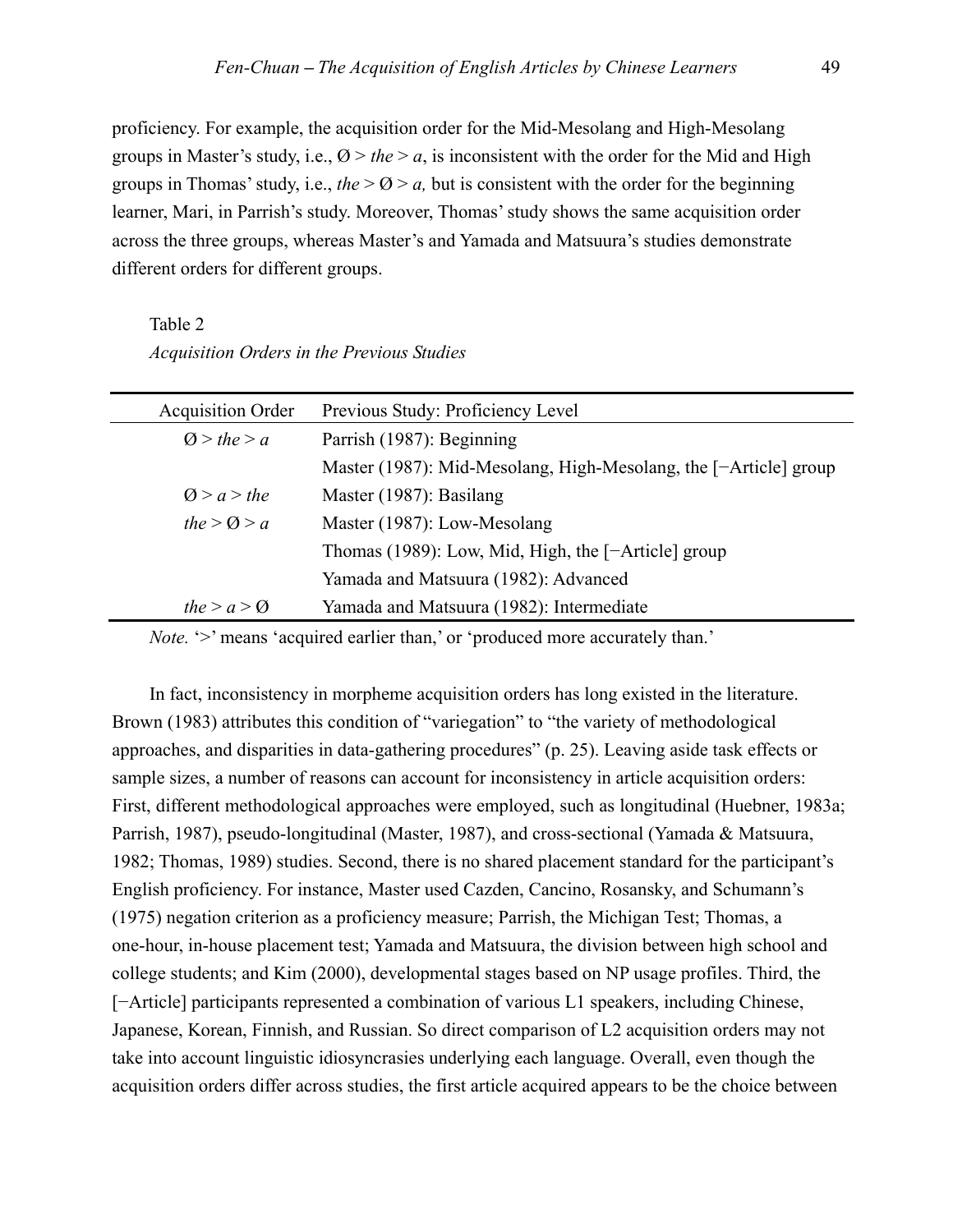*the* and Ø because *a* has been overwhelmingly observed to emerge later.

The acquisition orders summarized in Table 2 were all based on the SOC measure. SOC (Supplied in Obligatory Contexts) was devised by Brown (1973) and has been widely used in various morpheme studies (Dulay & Burt, 1973, 1974; Bailey, Madden, & Krashen, 1974; Larsen-Freeman, 1975; Andersen, 1976, 1977, 1978; Hakuta, 1976; Master, 1987; Parrish, 1987; Thomas 1989) to estimate an L2 learner's accuracy level. According to Pica (1983), SOC was formulated as follows:

| (number of correct suppliances in | (number of misformations in     |  |
|-----------------------------------|---------------------------------|--|
| obligatory contexts $\times$ 2)   | obligatory contexts $\times$ 1) |  |

 $SOC =$ 

(number of obligatory contexts  $\times$  2)

In this formula, a weighted scoring system was used to give half credit to the misformed morpheme. However, because English articles have no such misformations as other morphemes, like past regular or irregular verb marking, a simplified version of the SOC measure was commonly used in article acquisition studies:

number of correct suppliances in obligatory contexts

 $SOC =$ 

number of obligatory contexts

However, SOC has been criticized for its failure to consider over-suppliance of a morpheme in non-obligatory contexts (Andersen, 1977; Hakuta, 1976; Hatch, 1978; Lightbown, Spada, & Wallace, 1980; Stauble, 1981; Pica, 1983). If the morpheme is over-supplied or overgeneralized, SOC will overestimate the learner's accuracy. So, suppliance in non-obligatory contexts, i.e., morpheme overgeneralization, should be taken into account in the accuracy measure. The TLU (Target-Like Use) measure was designed to redress this potential inflation of SOC, and it was formulated as follows (Pica, 1983):

number of correct suppliances in obligatory contexts

 $TLU = -$ 

(number of obligatory contexts) + (number of suppliances in non-obligatory contexts)

While SOC and TLU are used to measure article accuracy, UOC is used to measure article use. Master (1987) devised UOC to be a complementary measure to observe the learner's overuse or underuse of the article: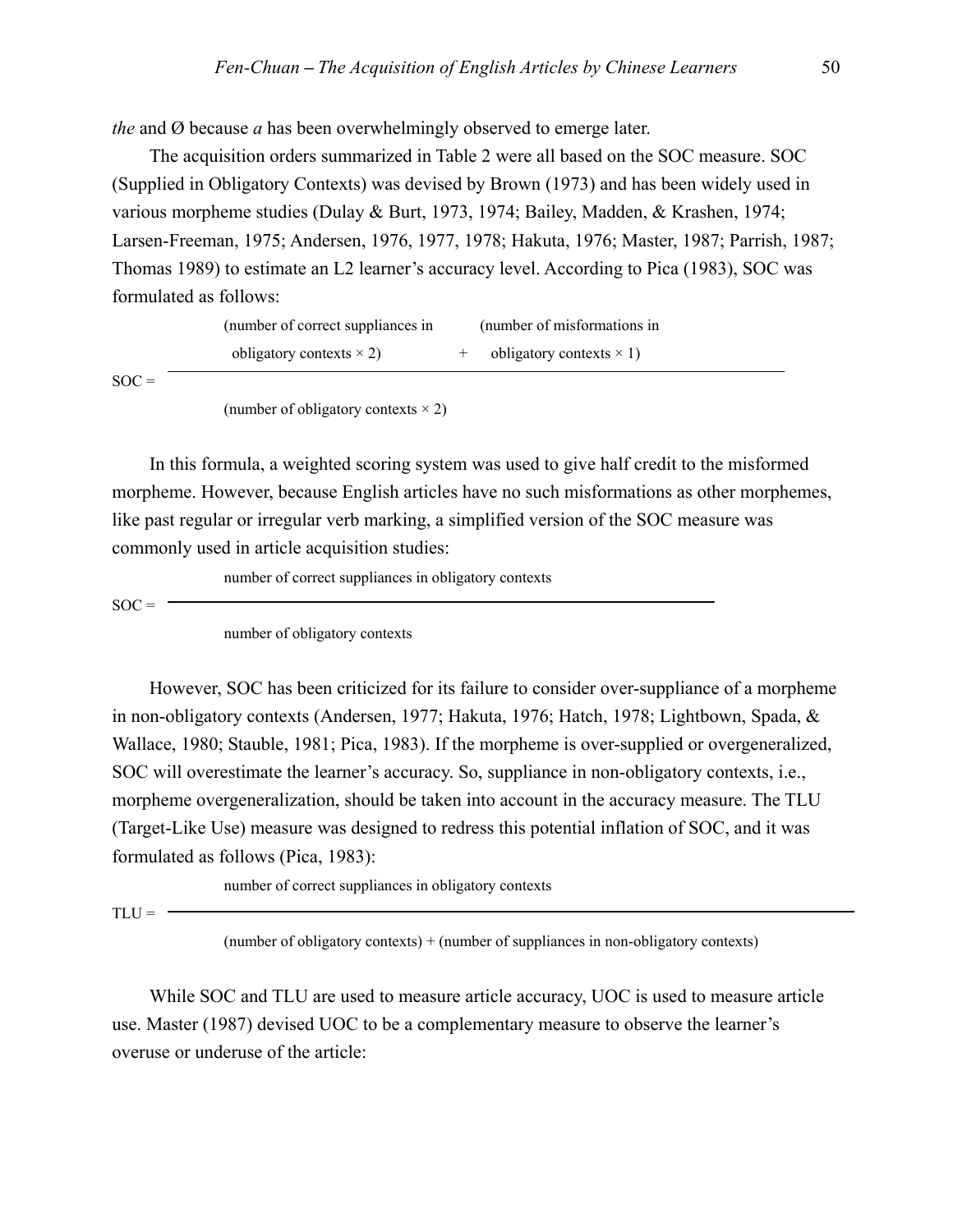the total number of suppliances in both obligatory and non-obligatory contexts  $UOC =$  number of obligatory contexts

Like TLU, suppliances in non-obligatory contexts is also taken into consideration in UOC, so the learner's overall use of a certain morpheme can be inspected. Master explains that UOC and SOC share the same denominator, so comparisons between accuracy and use can be easily spotted. Statistically, SOC and TLU cannot exceed 100%, but UOC can. So UOC is able to indicate overuse or underuse of the morpheme.

For ideal native-like use, SOC, TLU, and UOC will all equal one. Juxtaposition of these three measures yields a better understanding of morpheme acquisition: SOC indicates simple but potentially overestimated accuracy, TLU reveals a de-inflated estimate of accuracy level, and UOC shows learners' actual use or overuse of the morpheme. However, none of the studies summarized in Table 2 employed the improved accuracy measure, TLU: Parrish (1987), Thomas (1989), and Yamada and Matsuura (1982) looked at SOC only, except that Master (1987) used SOC and UOC.

In light of an overview of the literature on article acquisition, the research questions for the study reported below are as follows:

- 1. What do the three measures, SOC, TLU, and UOC, reveal about the acquisition of English articles by Chinese learners?
- 2. In what semantic contexts (Bickerton, 1981) are the articles, *the, a*, and Ø, overgeneralized? And, in what semantic contexts are there areas of difficulty underlying article choice for Chinese learners?

### **METHOD**

#### *Participants*

 A total of 55 Mandarin Chinese speakers (26 males and 29 females, aged 17-37) participated in this study (see Table 3 for the distribution of the participants). Of all the participants, 40 were recruited from the Taiwanese Student Association and Chinese Scholar and Student Association at the University of Hawai'i at Manoa. They were composed of 32 graduate and six undergraduate students in various programs at UH, as well as two short-time visiting graduate students from Taiwan and China. The other 15 participants were recruited from the Private Jin-Wen Senior High School in Taipei, Taiwan. This high school runs a TOEFL preparation program, designed for students who are planning to study in U.S. colleges. In this case, the 15 high school participants took TOEFL practice tests, whereas the 40 UH participants took the real TOEFL. According to the TOEFL score, all the participants were divided into three groups: the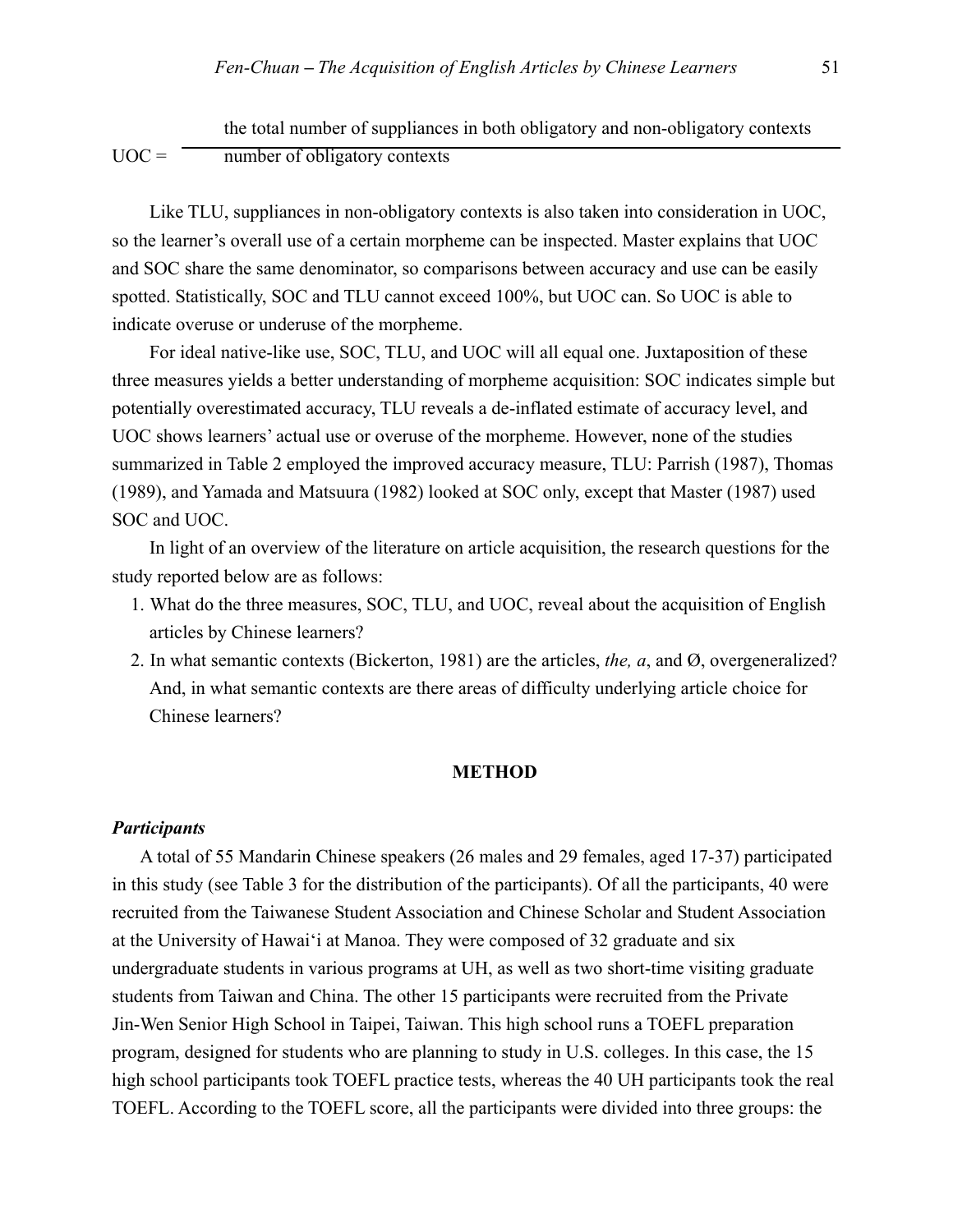Advanced group in a score range of 597-660 ( $M = 622.11$ ,  $SD = 19.04$ ); the Upper-Intermediate group, 503-590 (*M* = 553.78, *SD* = 25.89); the Lower-Intermediate group, 400-497 (*M* = 452.73, *SD* = 31.25). Regarding the country of origin, 34 participants came from Taiwan, and 21 from China. The average length of residence in English-speaking countries was 19.35 months, ranging from 0 to 102 months (*SD* = 26.23 months). Because the recruited Chinese learners with a TOEFL score below 400 were too scarce to form a representative group, a lower-level group was not possible.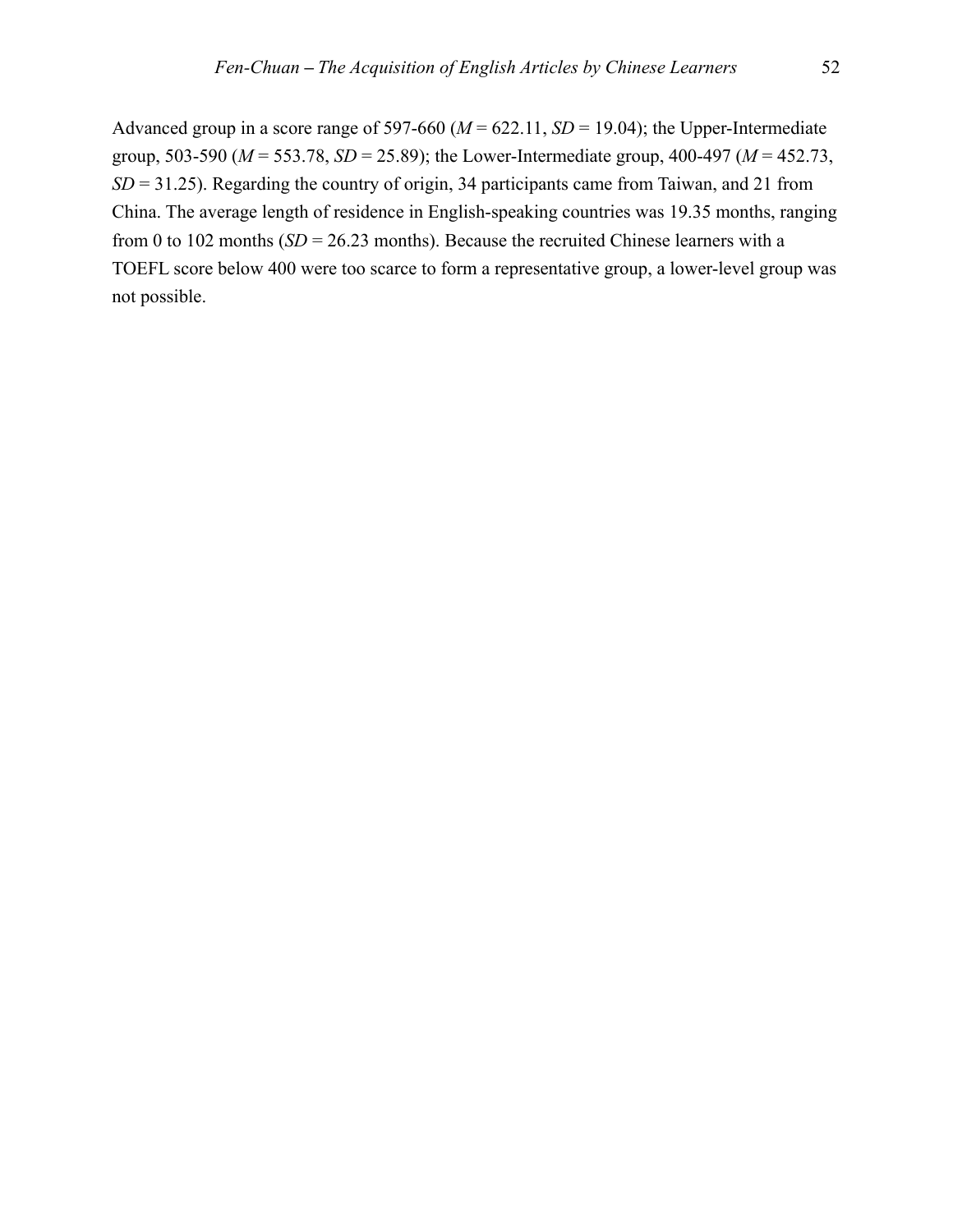|                            |                  | Upper-                | Lower-           |           |
|----------------------------|------------------|-----------------------|------------------|-----------|
|                            |                  | Advanced Intermediate | Intermediate     | Total     |
| $\boldsymbol{N}$           | 21               | 19                    | 15               | 55        |
| Age                        | $23 - 36$        | 20-37                 | 17               | 17-37     |
| Gender: Male               | 11               | 6                     | 9                | 26        |
| Female                     | 10               | 13                    | 6                | 29        |
| Nationality: Taiwan        | 9                | 10                    | 15               | 34        |
| China                      | 12               | 9                     | $\theta$         | 21        |
| <b>Education: Graduate</b> | 21               | 13                    | $\boldsymbol{0}$ | 34        |
| Undergraduate              | $\boldsymbol{0}$ | 6                     | $\theta$         | 6         |
| <b>High School</b>         | $\boldsymbol{0}$ | $\boldsymbol{0}$      | 15               | 15        |
| Length of stay (months)    |                  |                       |                  |           |
| in English-speaking        |                  |                       |                  |           |
| countries:                 | 34.48            | 17.63                 | 0.33             | 19.35     |
| $\boldsymbol{M}$           | 32.57            | 18.73                 | 1.29             | 26.23     |
| SD                         | $6 - 102$        | $0 - 66$              | $0 - 5$          | $0 - 102$ |
| Low-High                   |                  |                       |                  |           |
| <b>TOEFL Score:</b>        |                  |                       |                  |           |
| $\overline{M}$             | 622.11           | 553.78                | 452.73           | 549.60    |
| SD                         | 19.04            | 25.89                 | 31.25            | 72.40     |
| Low-High                   | 597-660          | 503-590               | 400-497          | 400-660   |

# Table 3 *Distribution of the Participants*

### *Materials*

A multiple-choice cloze test was employed as the testing instrument to elicit articles from the participants. This type of cloze test has been administered in several article studies, such as Yamada and Matsuura (1982), Master (1994), and Takahashi (1997). The cloze test, borrowed from Master (1994), comprises 58 items in two parts: discrete sentences and a descriptive paragraph (see Appendix). The participants were asked to fill in the blank by circling the best article, among *a, an, the,* and Ø, on an answer sheet.

As for validity, Master's article test is considered to be a legitimate instrument for this study for the following reasons: First, the test covers the entire range of article usage, including the four semantic categories, [±SR, ±HK]. Second, the test was designed to test article usage for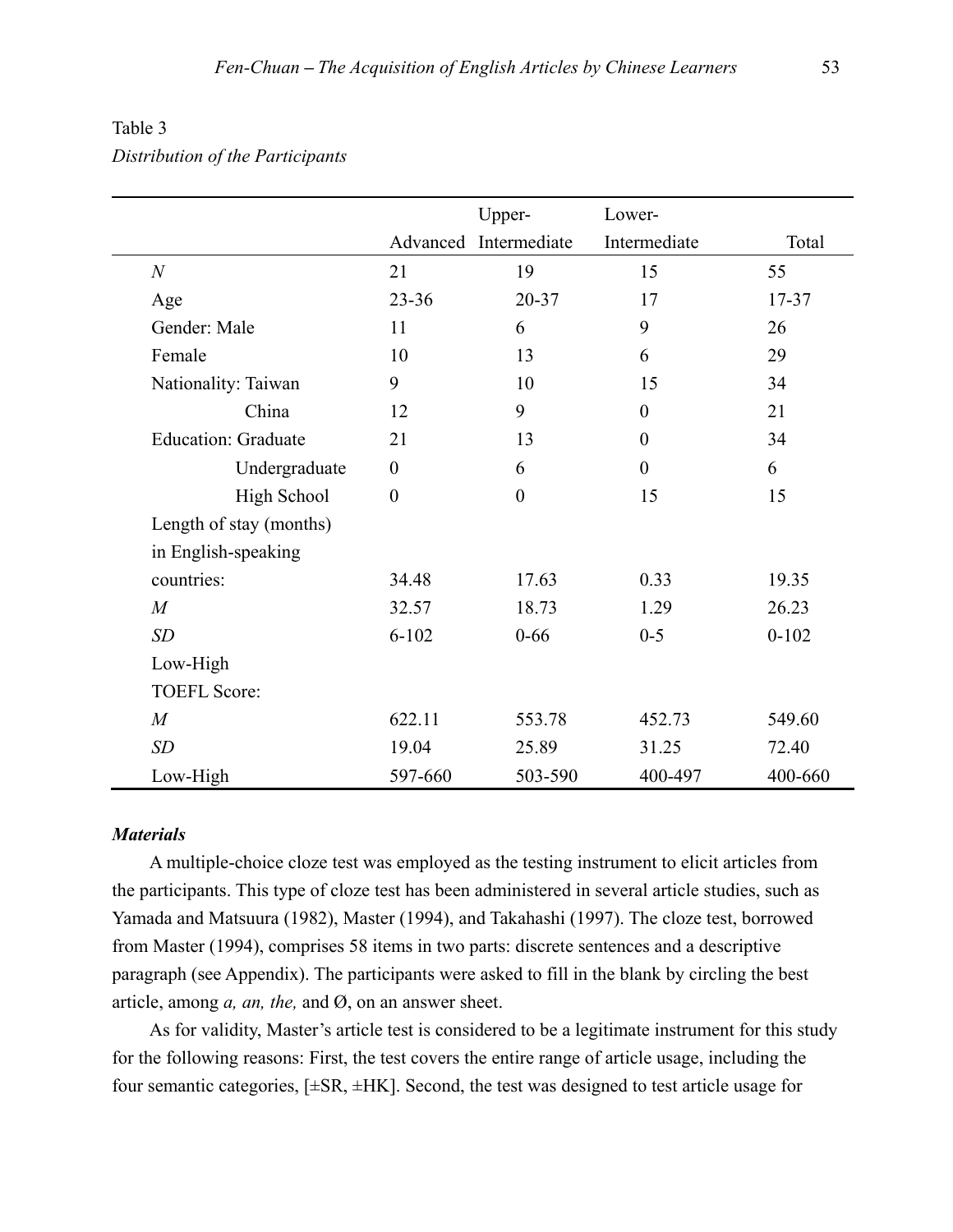non-native speakers of English, so it is also suitable for Chinese learners. Third, Yamada and Matsuura (1982) claim that the cloze test is one of the best instruments for this purpose because the EFL learner's proficiency is best demonstrated in reading and writing, rather than listening and speaking.

As for reliability, the Cronbach alpha (*α*) for this test in this study was .77. The estimate of .77 was very close to the K-R20 of .79 reported for Master's pilot test that was taken by 75 L2 learners at five different levels of the ESL courses at UCLA. The Cronbach *α*, instead of the K-R20 formula, was used because the participants, with their TOEFL scores of 400-660, homogeneously scored above 50% accuracy on the article test, so the restricted variance of the test scores would affect the K-R20 estimate. Therefore, the Cronbach *α*, a split-half procedure for internal consistency, was chosen to measure test reliability. Statistically, the K-R20 and Cronbach α values are underestimates of the true reliability of the test (see Brown, 1996), so this article test with a Cronbach  $\alpha$  of .77 can be accepted as reasonably reliable.

### *Procedures*

The article test was first administered at the University of Hawai'i at Manoa in March 2001. And, in June 2001, the same test following the same procedures was administered again at the Private Jin-Wen Senior High School in Taipei, Taiwan. Prior to the test, the participants were assured of anonymity and confidentiality, and signed a consent form. Then, they were given a brief explanation to facilitate the administration, and were asked to respond to the test items as spontaneously as possible. On average, it took approximately 15-20 minutes to finish the test, although there was no time limit. Upon completion of the administration, the participants were offered a small monetary compensation for their participation.

## *Analyses*

 The theoretical approach adopted in this study was Bickerton's (1981) semantic wheel model, [±Specific Referent, ±Assumed Known to the Hearer] (i.e., [±SR, ±HK]), which does not include proper nouns or idiomatic expressions. For data analysis, 48 items, instead of the full 58 items, on the article test were used for the following reasons: First, because only common nouns are bounded in Bickerton's semantic categories, proper nouns and idiomatic expressions (i.e., Items 6, 36, and 44) were excluded from the data. Parrish (1987), Thomas (1989), and Master (1987) separated idioms and proper nouns from their data, except that Master incorporated idiomatic expressions, such as *go to* Ø *school,* into the [−SR, +HK] (i.e., generics) contexts. Based on Hakuta's (1976) prefabricated pattern notion, Parrish (1987) explains that L2 learners use idioms and proper nouns "without knowledge of their underlying structure, but with the knowledge of which particular situations call for which patterns" (p. 377). In addition, Master (1987) argues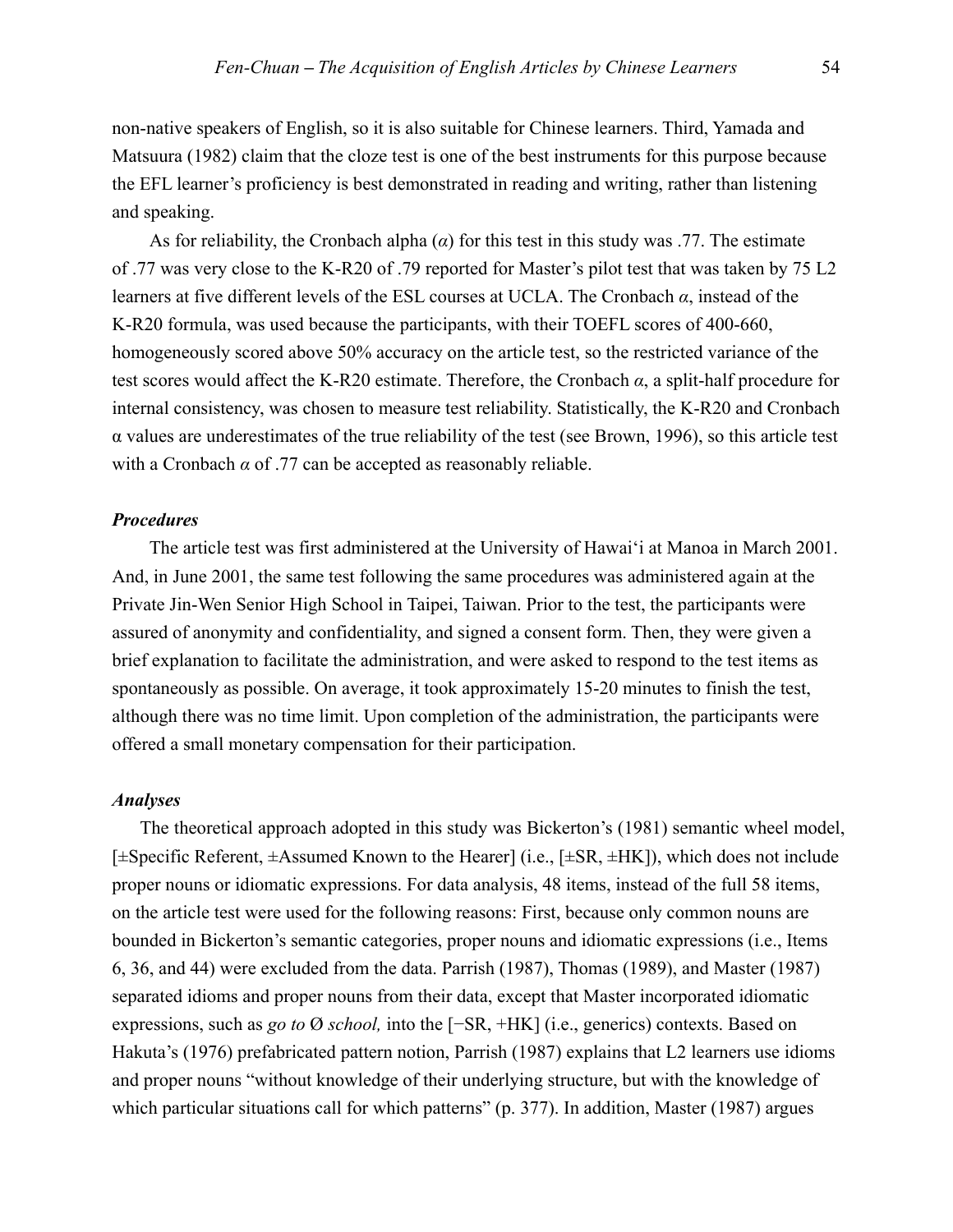that the article rules for proper nouns are somewhat idiosyncratic, and that the learner's knowledge of those rules tends to count on individual experience in the world. For example, it seems arbitrary that rivers take *the* (e.g., *the* Nile, *the* Mississippi), but parks take Ø (e.g., Ø Hyde Park, Ø Yosemite Park). Besides, geography teachers or travelers know and use geographical names better than other people do. Moreover, since the subjects did not produce every type of proper nouns, and some types of proper nouns were rarely used, Master (1987) decided to exclude proper nouns from his analyses.

Second, the items that allow two possible options contingent upon the speaker's semantic intention (i.e., Items 20, 29, 30, 41, and 54) were also excluded because of taxonomic difficulty. For instance, either *the* or *a* could be used in Item 29: "If you want to read, why don't you turn on light?" The choice of *the* or *a* depends on whether the light is assumed known to the hearer (i.e., [±HK]). If it is, *the* will be chosen for the [+SR, +HK] context. If it is not, *a* will be selected for the [+SR, −HK] context. So Item 29 could be allotted in either of the two semantic categories, depending on the participant's semantic intention. Items like Item 29 make comparisons of SOC, TLU, and UOC even more complicated and less reliable because the obligatory context fluctuates for each participant. Therefore, items with two possible choices were not included in the data analysis.

Third, Items 33 and 34 were excluded from the data for their possibility of being biased in the analysis. Because the noun phrases in Items 33 and 34, *the jaguar* and *the wild pig,* occurred in the title of the paragraph, they were inevitably repeated in the text, for instance, in Items 48 and 49. If the repeated NPs with the same semantic feature were responded to incorrectly again, the same error would be counted twice. In order to give equal weight to each item, Items 33 and 34 were excluded to avoid a double penalty. Although a total of 10 items were left out of the statistical analyses, they remained on the test to keep the same conditions as in Master's pilot test. The final point needing to be clarified was the choice between *a* and *an* in the test. Since the present study focused on the distinction between *the, a,* and Ø, both *a* and *an* were tallied correct in the indefinite article contexts, even if *an* was incorrectly replaced by *a*, or vice versa, just as Master (1987) and Thomas (1989) did for their studies.

The measures employed for the data analyses were SOC (Supplied in Obligatory Contexts), TLU (Target-Like Use), and UOC (Used in Obligatory Contexts). First of all, frequencies of *the, a*, and Ø in each of the  $[\pm SR, \pm HK]$  contexts were counted for each participant. Next, the SOC, TLU, and UOC for *the, a*, and Ø were calculated for each participant as well as for each proficiency group. Then, the means of SOC and TLU for each group were compared to identify the acquisition order in terms of article accuracy. Also, the means of UOC for each group were compared to examine overuse or underuse of the articles.

Two-way analysis of variance (ANOVA) procedures with repeated measures were conducted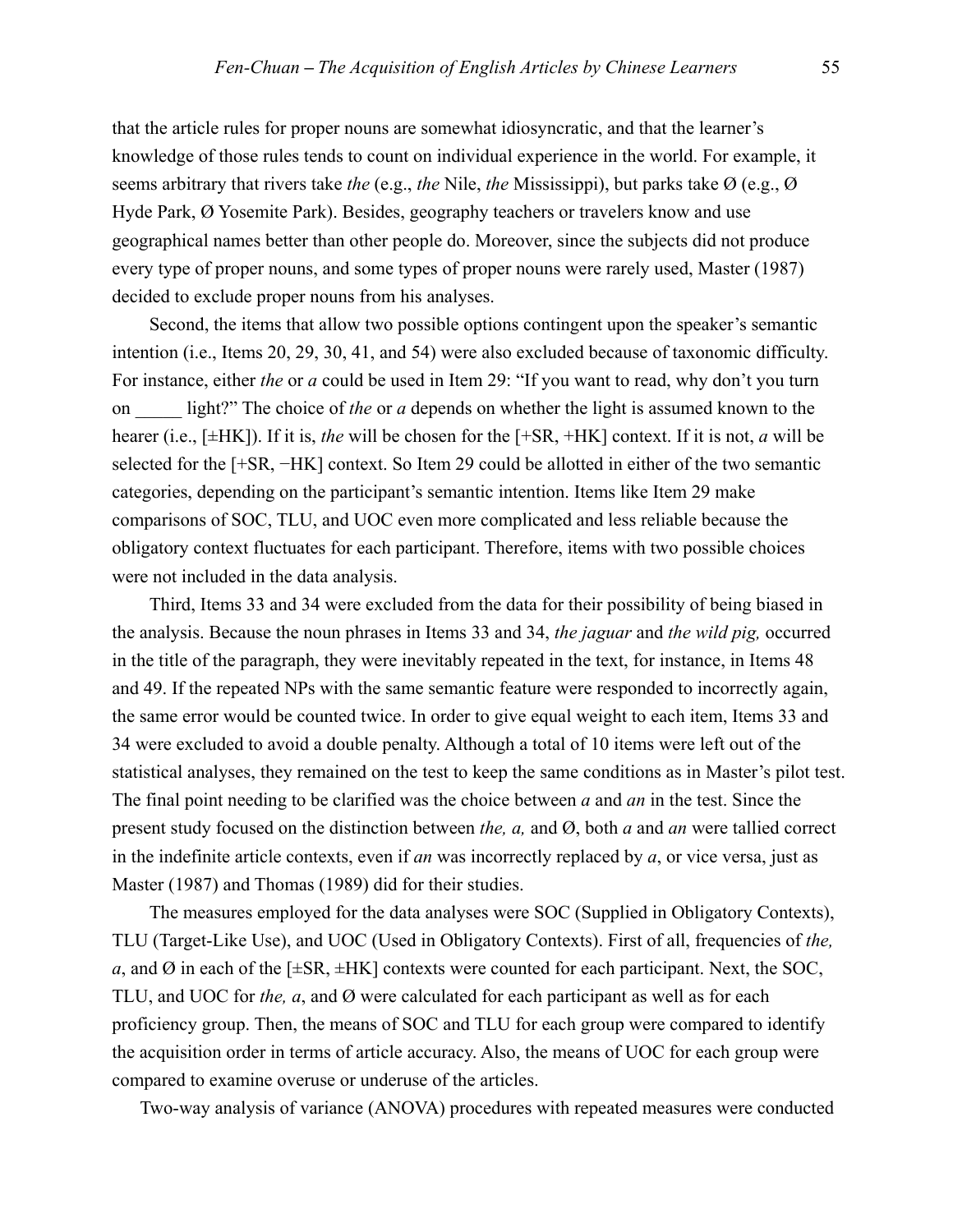for SOC and TLU, respectively, in order to confirm whether there were significant differences in means. The two independent variables were Article (with three levels: *the*, *a,* and Ø) and Group (also with three levels: Advanced, Upper-Intermediate, and Lower-Intermediate). The dependent variable was the scores for *the*, *a,* and Ø, measured by SOC and TLU, respectively. A repeated-measures design was necessary because the same groups of participants were examined for their usage for each article type.

The principal assumptions underlying the two-way repeated-measures ANOVA (see Brown, 1992) were met in this study: The first assumption – normality of the distributions – was met. This can be confirmed by checking the means and standard deviations of the distribution for each group. The descriptive statistics in Table 4 show that the distribution for each group allows about two standard deviations on either side of the mean. Also, normality of the distributions can be confirmed because the values of the skewness and kurtosis are smaller than the values of the standard error of skewness and kurtosis, respectively. The second assumption – equal variances – was also met because the Levene's Test of Equality of Error Variances indicated that none of the variances of SOC or TLU for the articles, except SOC for  $\emptyset$ , was significant,  $p > .05$ . The two assumptions – normality of the distributions and equal variances – were checked and found to be met. Therefore, accurate application of the two-way repeated-measures ANOVA can be assured.

| Proficiency            | $\boldsymbol{n}$ | $\boldsymbol{k}$ | $\boldsymbol{M}$ |      |           | SD Low-High Skewness | SE of           | Kurtosis | SE of    |
|------------------------|------------------|------------------|------------------|------|-----------|----------------------|-----------------|----------|----------|
|                        |                  |                  |                  |      |           |                      | <b>Skewness</b> |          | Kurtosis |
| Advanced               | 21               | 48               | 39.48            | 2.68 | $35 - 45$ | .401                 | .501            | .156     | .972     |
| Upper-<br>Intermediate | 19               | 48               | 35.58            | 3.42 | $30 - 42$ | .356                 | .524            | $-.565$  | 1.014    |
| Lower-<br>Intermediate | 15               | 48               | 31.53            | 3.27 | 25-38     | $-.042$              | .580            | .180     | 1.121    |
| Total                  | 55               | 48               | 35.96            | 4.43 | 25-45     | $-.170$              | .322            | $-.407$  | .634     |

# Table 4 *Descriptive Statistics of the Test Scores*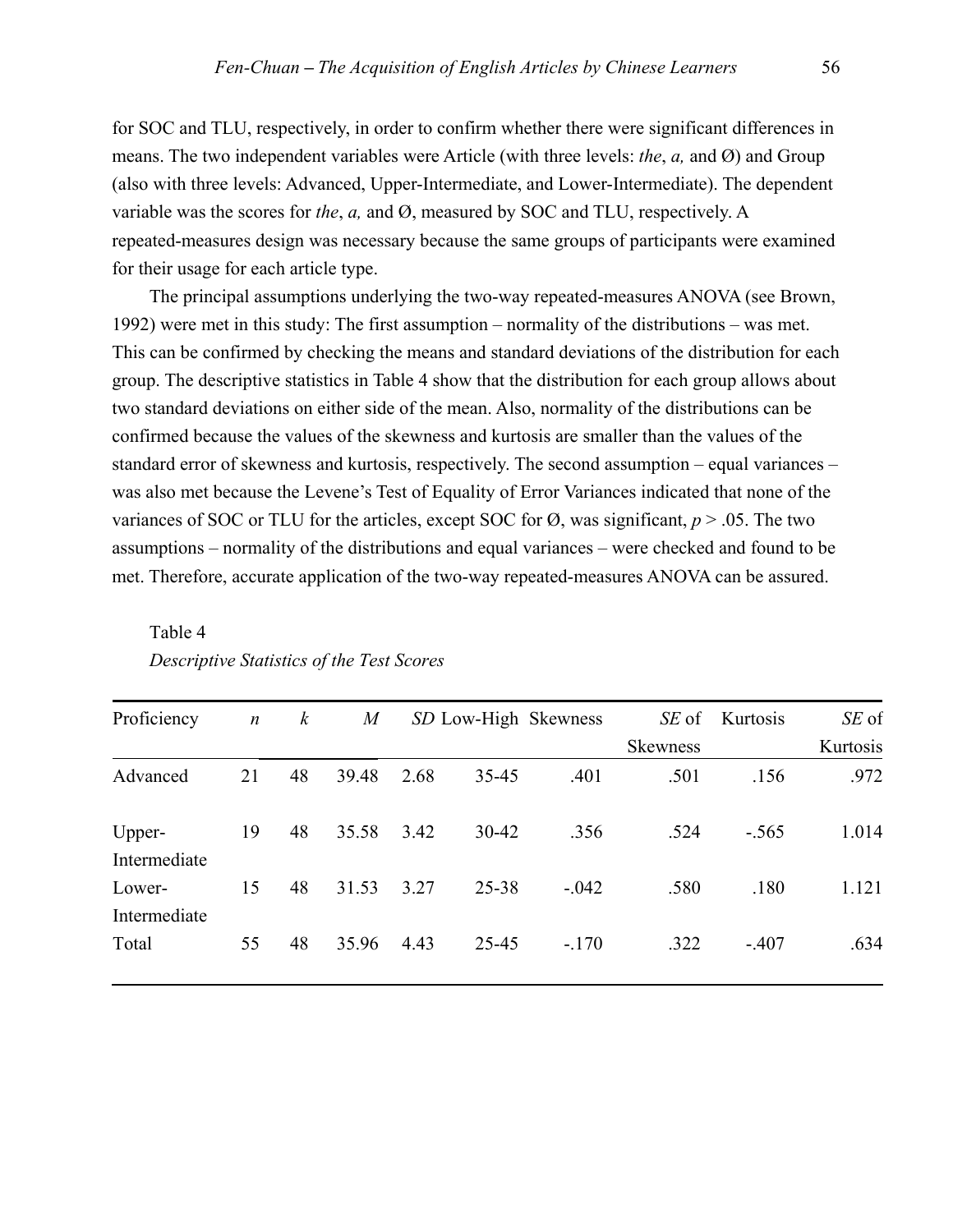#### **RESULTS**

Table 5 shows the means of SOC for the three article types. The source table for the two-way repeated-measures ANOVA, shown in Table 6, indicates that the main effects for Group and Article were both significant,  $p < .025$ , power = 1.00 (The recommended power is .80 up to 1.00, see Kirk, 1982). The interaction effect for Article and Group was also found to be significant,  $p < .025$ , power = .882. Figure 2 also shows the significant interaction between Article and Group on the SOC measure: The lines for the three groups are wider apart at  $\varnothing$ , which indicates that those greater mean differences result in the significant interaction. But the lines for the Advanced and Upper-Intermediate groups nearly meet each other at *a*, which indicates that the narrow mean difference of 3.60% (see Table 5) may not be significant, but rather may be due to chance alone. In addition, the lines for the three groups are fairly systematic in a similar pattern. Also, the mean differences between *the* and *a*, ranging from 1.38-3.16% across the groups (see Table 5), are too small to expect a significant difference. Therefore, it seems that the SOC measure reveals an acquisition order, *the* =  $a > \emptyset$ , across the groups. That is, the obligatory use of *the* or *a* is acquired earlier than Ø.

|                    |    | SOC   |       |       |                                            |  |
|--------------------|----|-------|-------|-------|--------------------------------------------|--|
| Proficiency        | n  | the   | a     | Ø     | Average ( <i>the</i> , $a$ , $\emptyset$ ) |  |
| Advanced           | 21 | 84.33 | 85.71 | 77.21 | 82.42                                      |  |
| Upper-Intermediate | 19 | 78.95 | 82.11 | 61.65 | 74.24                                      |  |
| Lower-Intermediate | 15 | 74.44 | 72.67 | 48.09 | 65.07                                      |  |
| Total              | 55 | 79 77 | 80.91 | 63.90 | 74.86                                      |  |

# Table 5 *Means of SOC for the Article Types*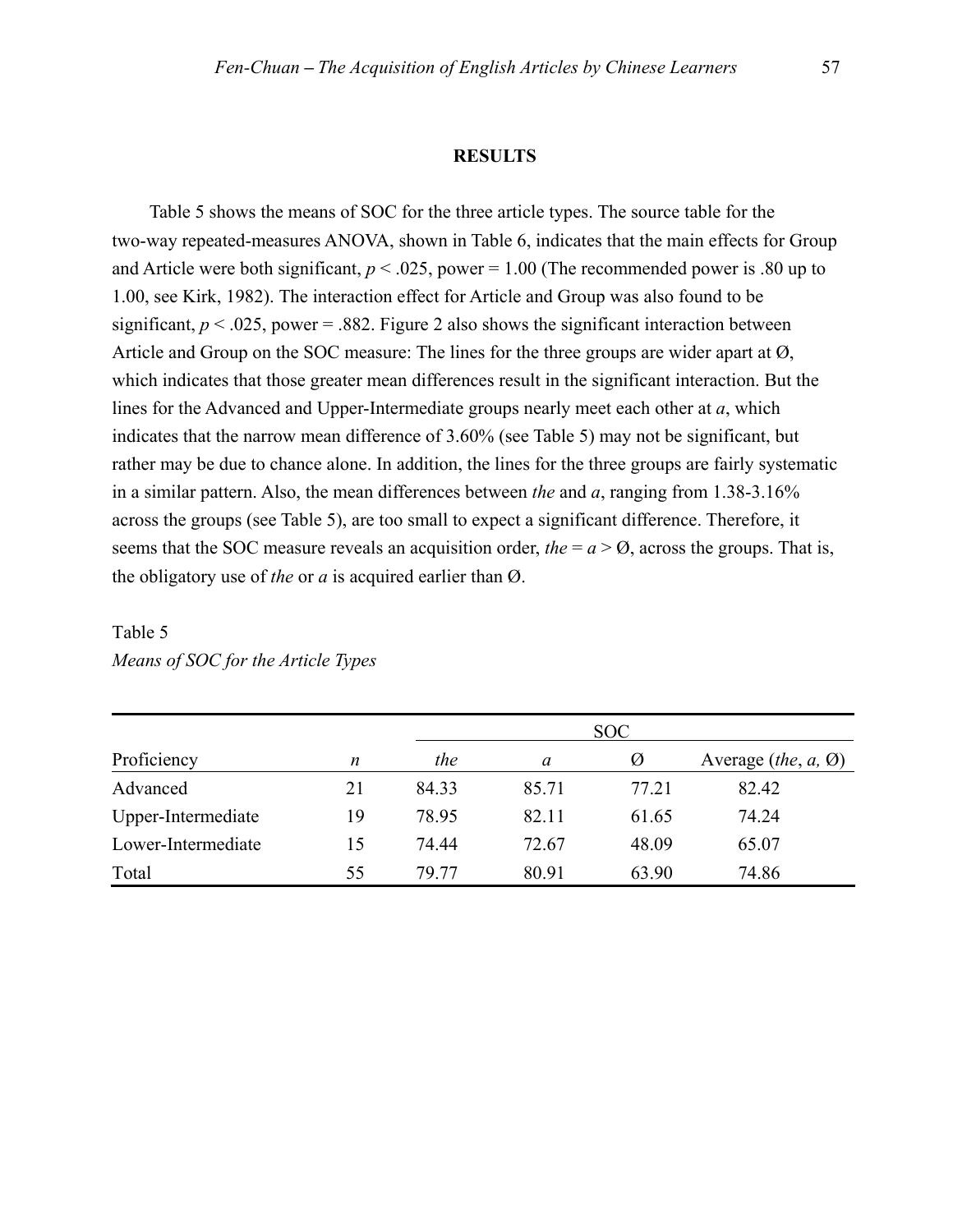|                          |           |                |            |        |                  | Partial          |      |                        |
|--------------------------|-----------|----------------|------------|--------|------------------|------------------|------|------------------------|
| Source                   | SS        | df             | MS         | $\,F$  | $\boldsymbol{p}$ | Eta <sup>2</sup> |      | Eta <sup>2</sup> Power |
| Between-Subjects Effects |           |                |            |        |                  |                  |      |                        |
| Group                    | 7933.581  | 2              | 3966.791   | 25.045 | $.000*$          | .491             | .185 | 1.000                  |
| Error                    | 8236.174  | 52             | 158.388    |        |                  | .509             | .192 |                        |
| Within-Subjects Effects  |           |                |            |        |                  |                  |      |                        |
| Article                  | 10882.670 |                | 2 5441.335 | 40.932 | $.000*$          | .440             | .254 | 1.000                  |
| Article $\times$ Group   | 2034.550  | $\overline{4}$ | 508.638    | 3.826  | $.006*$          | .128             | .047 | .882                   |
| Error                    | 13825.191 | 104            | 132.935    |        |                  |                  | .322 |                        |
| Total                    | 42912.166 |                |            |        |                  |                  |      |                        |
| $*_p$ < .025             |           |                |            |        |                  |                  |      |                        |

Table 6 *Two-Way Repeated-Measures ANOVA for Group and Article on SOC* 



In order to test the hypothesis of the acquisition order, the  $= a > 0$ , for SOC, two one-way ANOVAs (one with repeated measures) were performed, and then the Scheffé and Bonferroni follow-up tests were used respectively to adjust the significance level for multiple mean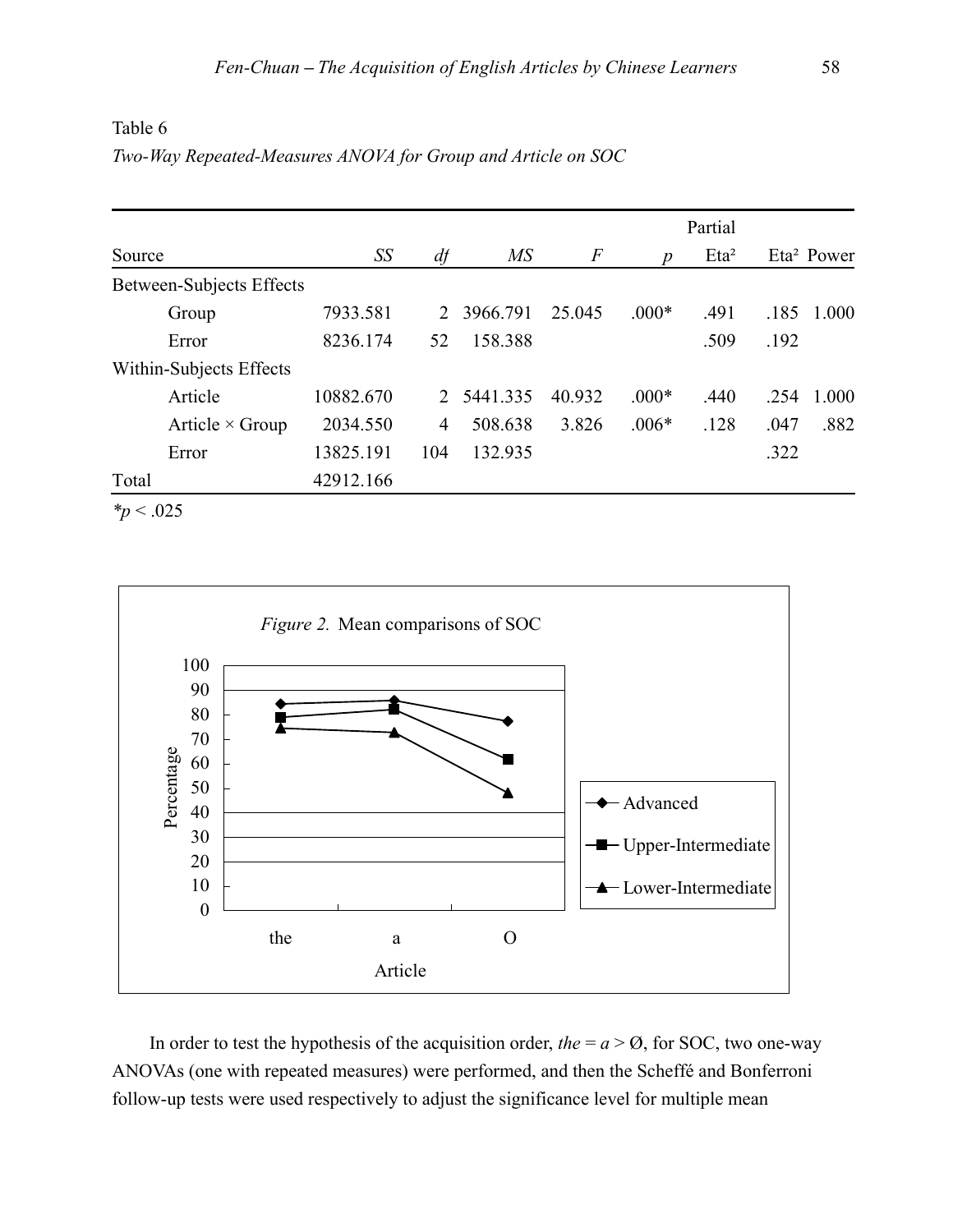comparisons. The one-way ANOVA for the Group effect on the overall SOC means of the three articles combined was found to be significant,  $p < .0125$ , power  $= 1.00$ . The Scheffé post hoc test was then used to make multiple comparisons between the groups, and the results also indicated that the mean differences between all possible pairs of the groups were significant,  $p < .0125$ . This suggests that the groups were truly differentiated by proficiency in article accuracy. That is, article accuracy increases with proficiency in a similar pattern across the groups.

In addition, the one-way repeated-measures ANOVA for the Article effect on the overall SOC means of the three groups combined was also found to be significant,  $p < .0125$ , power = 1.00. The Bonferroni test was then used to make pair-wise comparisons between the articles. The results of the Bonferroni test in Table 7 show that all pair-wise comparisons were significant except *the* and *a* comparison,  $p < .0125$ . So there was no significant difference between SOC for *the* and *a*. Therefore, it can be confirmed that the SOC 1measure reveals the acquisition order, *the* =  $a > 0$ , across the groups.

The same ANOVA procedures, as described above for SOC, were conducted again to identify the acquisition order for the TLU measure. Table 8 shows the means of TLU for the three article types. As shown in Table 9, the two-way repeated-measures ANOVA for the main effects of Group and Article on the means of TLU was found to be significant,  $p < .025$ , power = 1.00. The interaction effect for Article and Group, however, was not significant, *p* > .025, perhaps because of a lack of power (power  $= .675$ ). Figure 3 shows that the lines for the three groups are so parallel and systematic that no significant interaction can be found, which suggests that the three groups might have only one acquisition pattern for TLU, as they do for SOC. Therefore, it was hypothesized that the TLU measure reveals an acquisition order of *the*  $> a > 0$ across the groups, which means that the use of *the* is more targetlike than *a*, which is more targetlike than Ø.

| $\tilde{\phantom{a}}$ |        |                       |                       |         |
|-----------------------|--------|-----------------------|-----------------------|---------|
| $SOC$ (I)             | SOC(J) | Mean Difference (I-J) | <b>Standard Error</b> |         |
| the                   | a      | $-1.136$              | 1.811                 | 1.000   |
|                       | Ø      | 15.878                | 2.471                 | $.000*$ |
| a                     | the    | 1.136                 | 1.811                 | 1.000   |
|                       | Ø      | 17.014                | 2.576                 | $.000*$ |
| Ø                     | a      | $-17.014$             | 2.576                 | $.000*$ |
|                       | the    | $-15.878$             | 2.471                 | $.000*$ |

| $1$ aviv $1$ |                                                 |  |
|--------------|-------------------------------------------------|--|
|              | Bonferroni Test for Pairwise Comparisons of SOC |  |

*\*p* < .0125

Table 7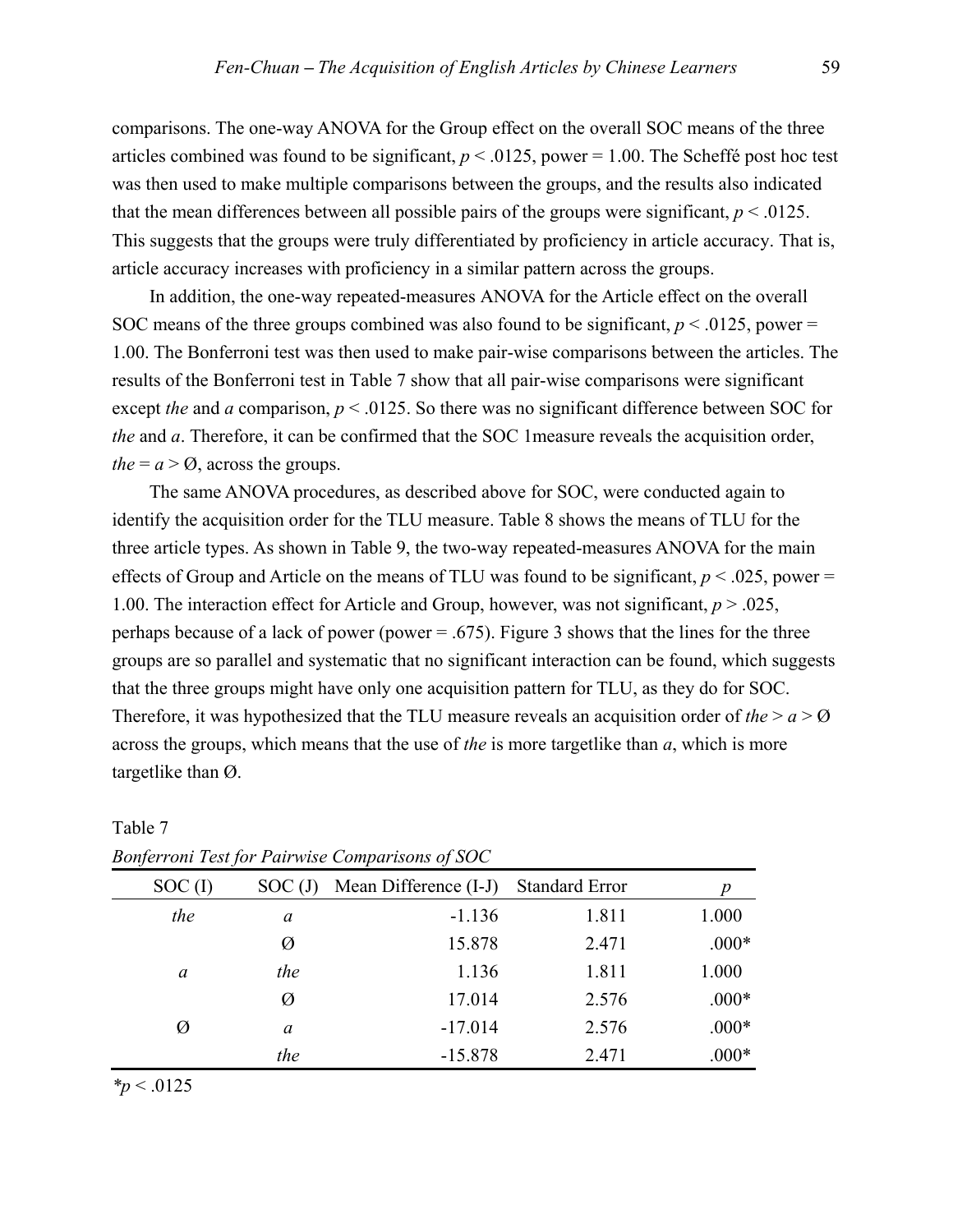## Table 8

# *Means of TLU for the Article Types*

|   |                   |    |       | <b>TLU</b> |       |                                                                |  |  |
|---|-------------------|----|-------|------------|-------|----------------------------------------------------------------|--|--|
|   | Proficiency       | n  | the   | a          | Ø     | Average ( <i>the, <math>a</math>, <math>\emptyset</math></i> ) |  |  |
|   | Advanced          | 21 | 76.88 | 70.02      | 62.17 | 69.69                                                          |  |  |
|   | Upper-Intermediat | 19 | 68.98 | 59.69      | 47.21 | 58.62                                                          |  |  |
| e |                   |    |       |            |       |                                                                |  |  |
|   | Lower-Intermediat | 15 | 60.74 | 45.63      | 37.03 | 47.80                                                          |  |  |
| e |                   |    |       |            |       |                                                                |  |  |
|   | Total             | 55 | 69.75 | 59.80      | 50.14 | 59.90                                                          |  |  |

# Table 9

# *Two-Way Repeated-Measures ANOVA for Group and Article on TLU*

|        |                                 |           |                |                 |                  |                  | Partial        |     |           |
|--------|---------------------------------|-----------|----------------|-----------------|------------------|------------------|----------------|-----|-----------|
| Source |                                 | SS        | df             | $\overline{MS}$ | $\,F$            | $\boldsymbol{p}$ | $Eta^2$        |     | Eta Power |
|        |                                 |           |                |                 |                  |                  |                | 2   |           |
|        | <b>Between-Subjects Effects</b> |           |                |                 |                  |                  |                |     |           |
|        | Group                           | 12720.157 | $\overline{2}$ | 6360.078        | 26.883           | $.000*$          | .50            | .29 | 1.000     |
|        |                                 |           |                |                 |                  |                  | 8              | 9   |           |
|        | Error                           | 12302.225 | 52             | 236.581         |                  |                  | .49            | .28 |           |
|        |                                 |           |                |                 |                  |                  | $\overline{2}$ | 9   |           |
|        | Within-Subjects Effects         |           |                |                 |                  |                  |                |     |           |
|        | Article                         | 10861.736 | 2              | 5430.868        | 92.957           | $.000*$          | .64            | .25 | 1.000     |
|        |                                 |           |                |                 |                  |                  | 1              | 5   |           |
|        | Article $\times$ Group          | 563.284   | $\overline{4}$ | 140.821         | 2.41             | .054             | .08            | .01 | .67       |
|        |                                 |           |                |                 | $\boldsymbol{0}$ |                  | 5              | 3   | 5         |
|        | Error                           | 6076.008  | 10             | 58.423          |                  |                  |                | .14 |           |
|        |                                 |           | $\overline{4}$ |                 |                  |                  |                | 3   |           |
| Total  |                                 | 42523.410 |                |                 |                  |                  |                |     |           |

*\*p* < .025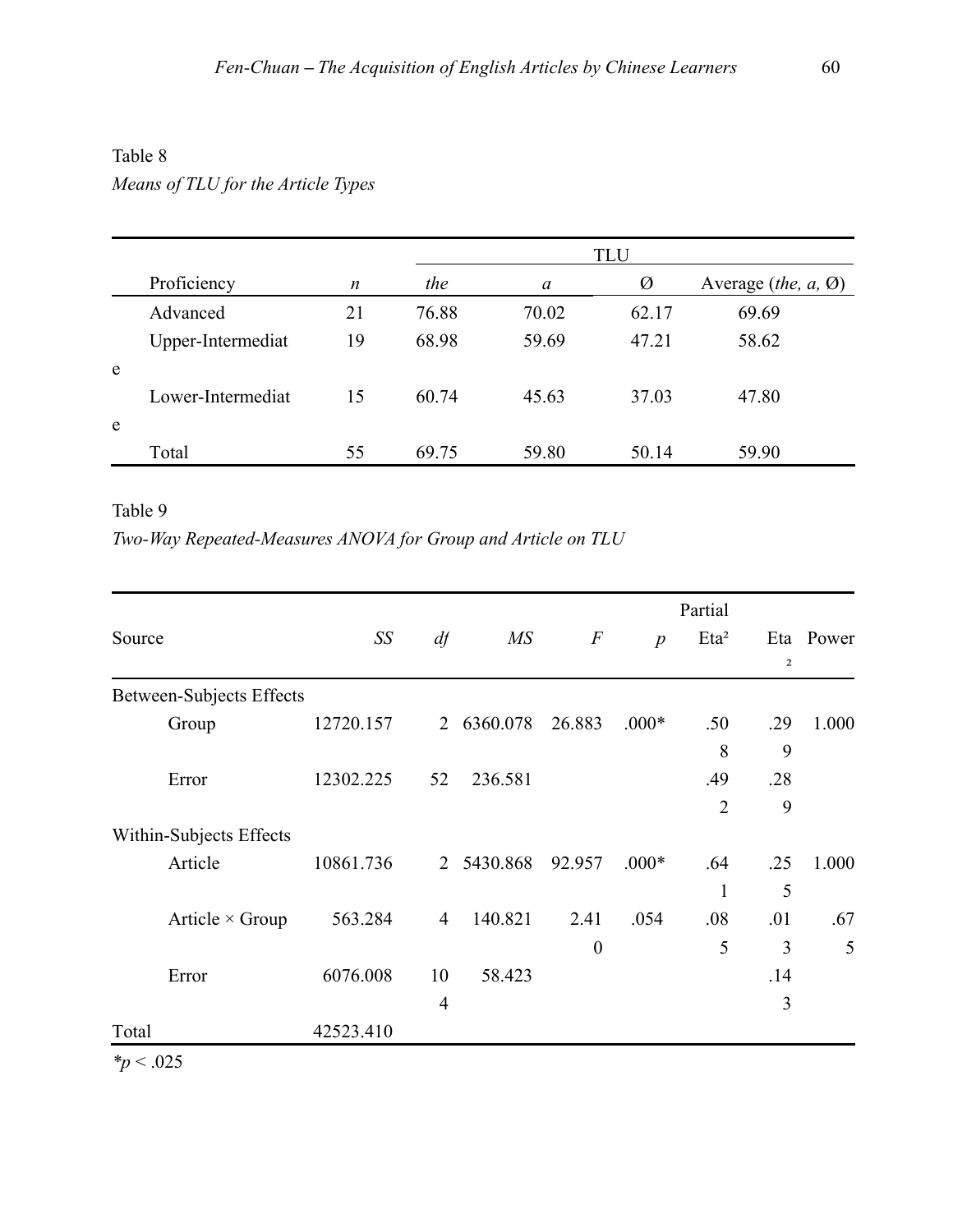

Similarly, in order to test the hypothesis of the acquisition order, *the*  $> a > 0$ , for TLU, two one-way ANOVAs (one with repeated measures) and the Scheffé and Bonferroni follow-up tests were administered respectively. The one-way ANOVA for the Group effect on the overall TLU means of the three articles combined was found to be significant,  $p < .0125$ , power = 1.00. The Scheffé post hoc test was then used, and the results also showed that the mean differences between all possible pairs of groups were significant,  $p < .0125$ . Next, the one-way repeated-measures ANOVA for the Article effect on the overall TLU means of the three groups combined was also found to be significant,  $p < .0125$ , power = 1.00. The Bonferroni test was then used, and the results in Table 10 show that all pair-wise comparisons between the articles were significant,  $p < 0.0125$ . Therefore, it can be confirmed that the TLU measure reveals an acquisition order, *the*  $> a > \emptyset$ , across the groups.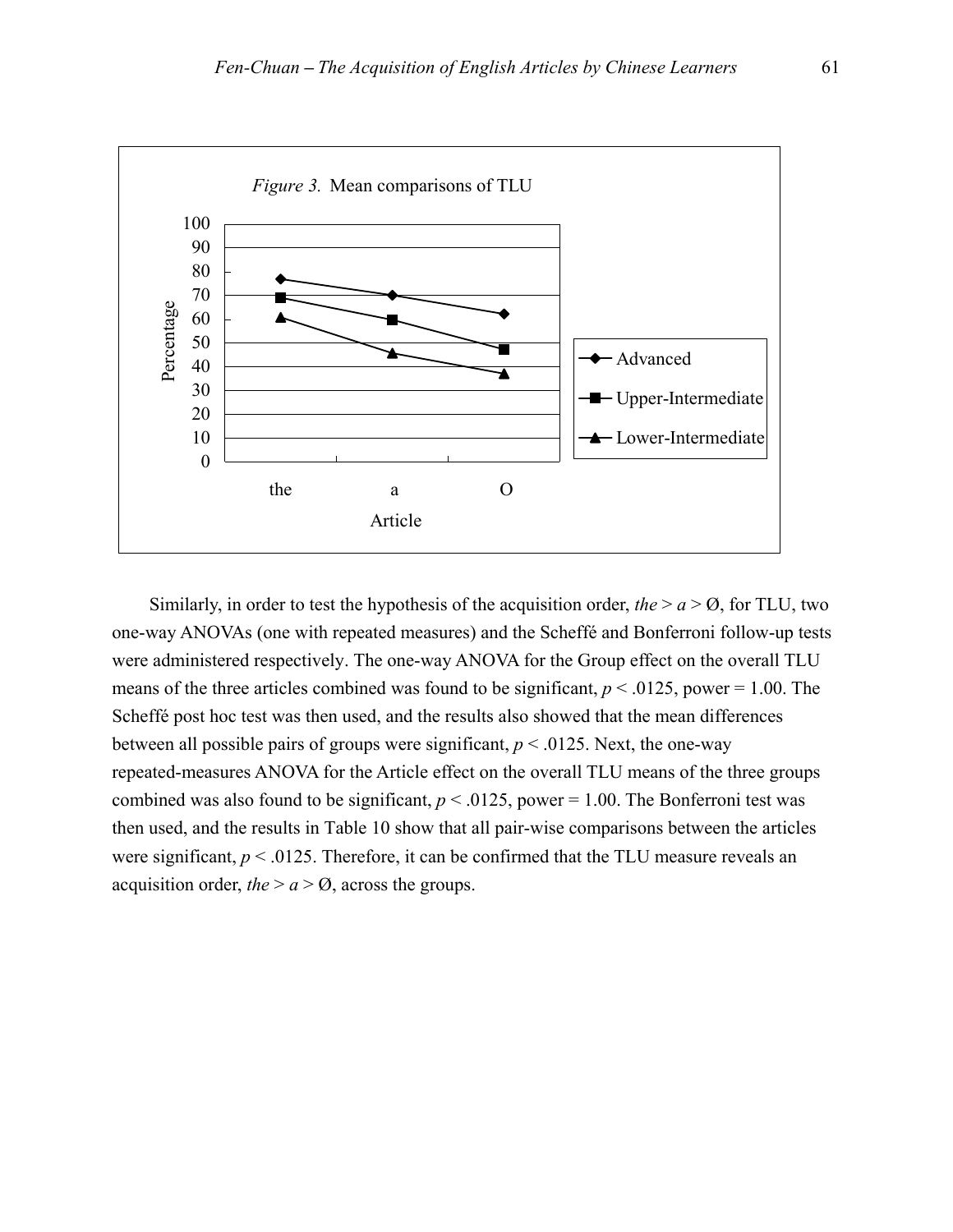| TLU(I) | TLU(J) | Mean Difference (I-J) | <b>Standard Error</b> | p       |
|--------|--------|-----------------------|-----------------------|---------|
| the    | a      | 9.955                 | 1.412                 | $.000*$ |
|        | Ø      | 19.607                | 1.234                 | $.000*$ |
| a      | the    | $-9.955$              | 1.412                 | $.000*$ |
|        | Ø      | 9.653                 | 1.786                 | $.000*$ |
| Ø      | a      | $-9.653$              | 1.786                 | $.000*$ |
|        | the    | $-19.607$             | 1.234                 | $.000*$ |
|        |        |                       |                       |         |

Table 10 *Bonferroni Test for Pairwise Comparisons of TLU* 

*\*p* < .0125

 Notice that the eta² for the Group effect on the TLU means is 29.9% (see Table 9), which indicates that proficiency group accounts for 29.9% of the variance. In contrast, the eta² for the Group effect on the SOC means is 18.5% (see Table 6), so proficiency group accounts for only 18.5% of the variance. In contrast, the eta² values for the Article effect on TLU and SOC are almost the same: 25.5% and 25.4% respectively, which indicates that the article types equally account for about one-quarter of the variance. This implies that proficiency accounts for more variance in TLU than it does in SOC, so TLU probably reveals a more reliable acquisition order than does SOC.

 Table 11 shows the means of UOC for the three article types, which is plotted in Figure 4. UOC discloses that *a* was overused at the rate of 109.52%, 122.63%, and 136.00% for the Advanced, Upper-Intermediate and Lower-Intermediate groups respectively, whereas UOC for *the* remains very stable and a little bit underused in the range of 94.25–97.22% for the three groups. Obviously, overgeneralization of *a*, which can be easily noted in Figure 4, resulted in an inflated SOC rate. Because the SOC measure does not take overuse into consideration, the means of SOC for *a* (72.67–85.71%, see Table 5) are much higher than the means of TLU for *a* (45.63–70.02%, see Table 8). This provides evidence that SOC tends to overestimate accuracy and needs to be revised by a more accurate measure, TLU, as Stauble (1981) and Pica (1983) have suggested. Recall that the eta² values in the source tables for the two-way repeated-measures ANOVAs (see Tables 6 and 9) also suggest that TLU reflects proficiency better than does SOC, so TLU is probably a more reliable accuracy measure. Therefore, the acquisition order, *the*  $> a > 0$ , identified by TLU, is probably more reliable than the *the*  $= a > 0$ order, identified by SOC.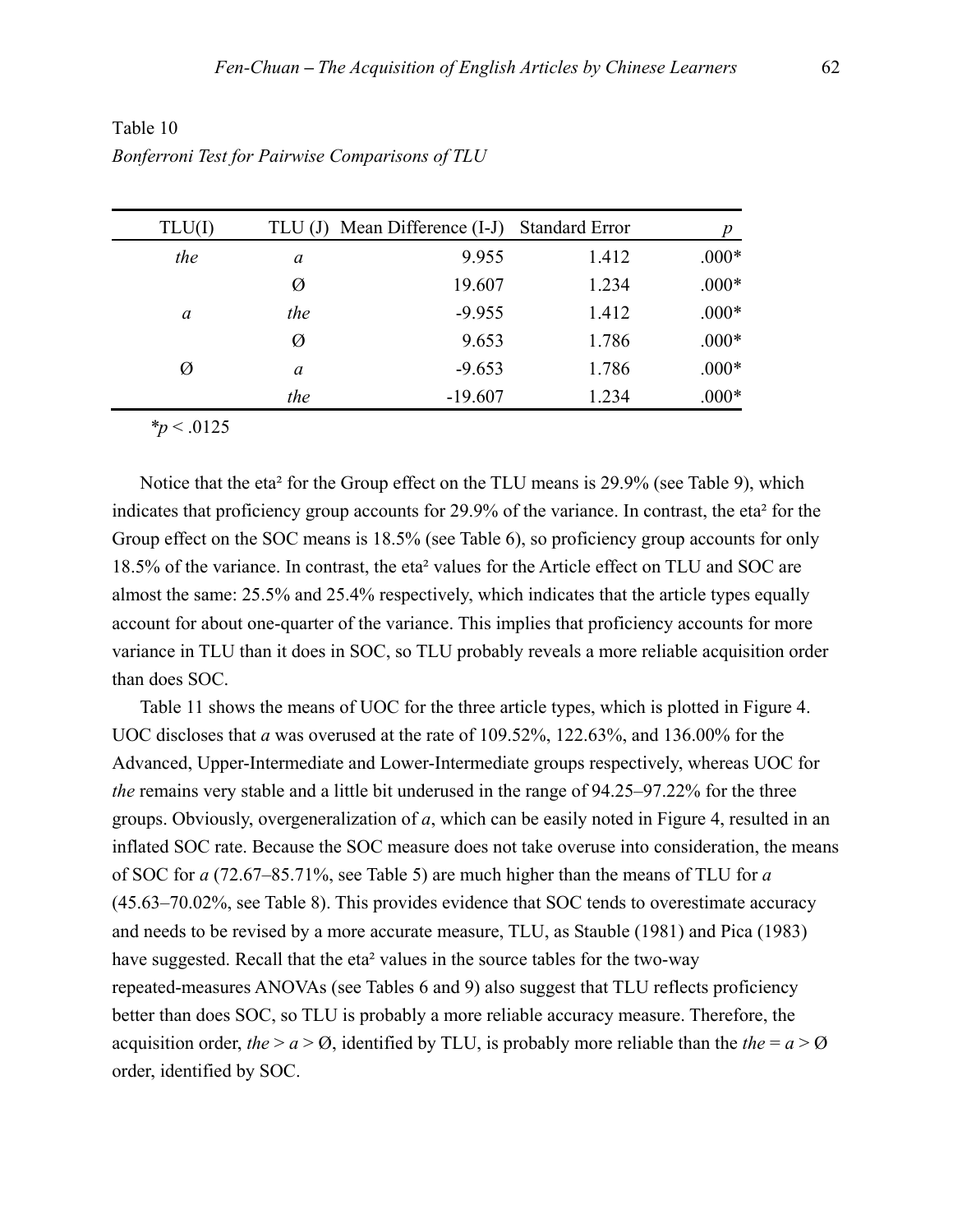## Table 11

## *Means of UOC for the Article Types*

|                    |                  |       | <b>UOC</b> |        |                                                                |
|--------------------|------------------|-------|------------|--------|----------------------------------------------------------------|
| Proficiency        | $\boldsymbol{n}$ | the   | a          | Ø      | Average ( <i>the, <math>a</math>, <math>\emptyset</math></i> ) |
| Advanced           | 21               | 94.25 | 109.52     | 103.06 | 102.28                                                         |
| Upper-Intermediate | 19               | 94.30 | 122.63     | 93.61  | 103.51                                                         |
| Lower-Intermediate | 15               | 97.22 | 136.00     | 79.05  | 104.09                                                         |
| Total              | 55               | 95.08 | 121.27     | 93.25  | 103.20                                                         |



 Moreover, Table 11 shows that overuse of *a* decreases as proficiency increases. Conversely, overuse of Ø increases with proficiency. Because UOC for *the* stays very stable (94.25–97.22%), it makes sense that UOC for *a* goes up (109.52%  $\rightarrow$  122.63%  $\rightarrow$  136.00%) while UOC for Ø goes down (103.06%  $\rightarrow$  93.61%  $\rightarrow$  79.05%) across the groups, like a seesaw movement. This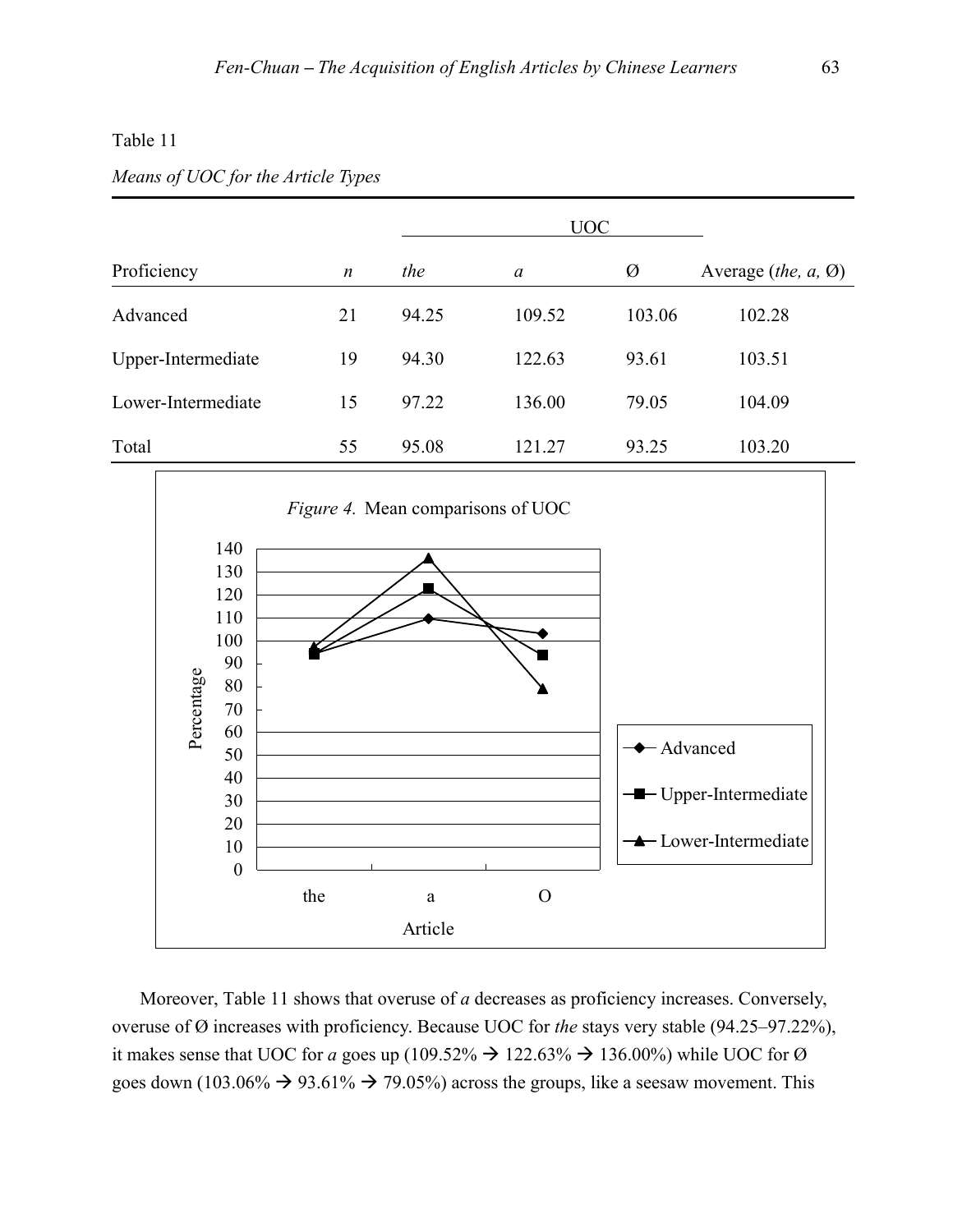suggests that the Lower-Intermediate learners tend to overuse *a* and thus underuse Ø, whereas the Advanced learners tend to decrease overuse of *a* and thus increase use of Ø towards target-like use. In the meantime, use of *the* stays very stable. Figure 4 clearly shows that the degree of deviation from 100% in UOC for *a* and Ø decreases as proficiency increases. That is to say, the Lower-Intermediate learners have more difficulty in article choice between *a* and Ø. And in most cases, they tend to overuse *a* in Ø contexts.

 Concerning Research Question 2, since there was disagreement in the previous studies about whether *the* is overgeneralized to all specific nouns in [+SR] contexts (Parrish, 1987; Thomas, 1989), or to all known nouns in [+HK] contexts (Huebner, 1983a; Master, 1987), the contexts for *the*-overgeneralization were first examined. Table 12 shows SOC, TLU and UOC for *the* in [+SR] and [+HK] contexts. The UOC for *the* indicates that *the* was slightly overused in the [+SR] contexts at the rate of 104.05%, 102.89%, and 106.33% for the Advanced, Upper-Intermediate, and Lower-Intermediate group respectively, but *the* was underused in [+HK] contexts at 84.92%, 80.48%, and 77.50% for the three groups, respectively. Therefore, the present study is consistent with Parrish and Thomas, rather than Huebner and Master: *the* is more associated with [+SR] than with [+HK] contexts. The juxtaposition of SOC, TLU, and UOC for *the* in Table 12 suggests that *the* was overused in some [+SR] contexts that it was not supposed to occur in. On the contrary, the use of *the* in [+HK] contexts was very stable on the three measures within each group: for example, the SOC of 84.33%, the TLU of 83.83%, and the UOC of 84.92% for the Advanced group. This indicates that *the* was not overgeneralized in [+HK] contexts.

# Table 12 *Use of the in [+SR] and [+HK] Contexts*

|         |       |       |            |      |            |                | Advanced $(n = 21)$ Upper-Intermediate $(n = 19)$ Lower-Intermediate $(n = 15)$ |            |                |  |
|---------|-------|-------|------------|------|------------|----------------|---------------------------------------------------------------------------------|------------|----------------|--|
| Context | SO.   | TL    | <b>UOC</b> | SOC  | <b>TLU</b> | U <sub>O</sub> | <b>SOC</b>                                                                      | <b>TLU</b> | U <sub>O</sub> |  |
|         |       |       |            |      |            | C              |                                                                                 |            |                |  |
| $[+SR]$ | 93.10 | 83.91 | 104.05     | 88.6 | 77.6       | 102.89         | 85.3                                                                            | 70.5       | 106.33         |  |
|         |       |       |            | 8    |            |                |                                                                                 |            |                |  |
| $[+HK]$ | 84.33 | 83.83 | 84.92      | 78.9 | 77 7       | 80.4           | 74.4                                                                            | 72.2       | 77.5           |  |
|         |       |       |            |      |            |                |                                                                                 |            |                |  |

*Note.* [+SR] combines [+SR, +HK] and [+SR, −HK]; [+HK] combines [+SR, +HK] and [−SR, +HK].

Since the feature [+SR, +HK] demands the article *the,* the key feature that causes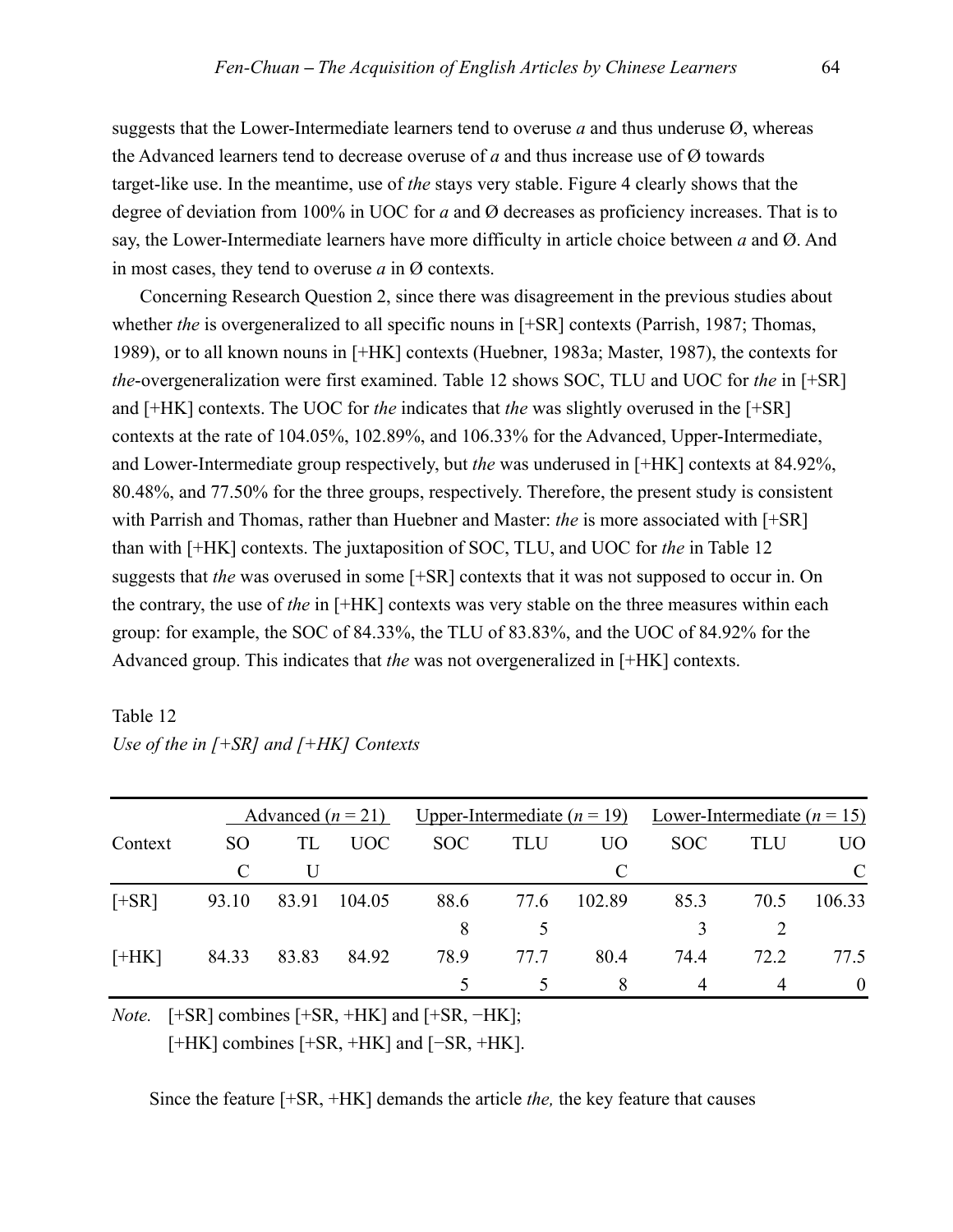*the*-overgeneralization in [+SR] contexts lies in [+SR, −HK], where *a* or Ø is required. So it is necessary that the marked [+SR, −HK] contexts be examined closely on an item-by-item basis in order discover the actual difficulties underlying article choice. Table 13 presents the frequencies and item facilities of *the*, *a,* and Ø in [+SR, −HK] contexts. It also shows that *the* was misused in *a* contexts at the rate of 6.55%, 5.26%, and 15.83% for the Advanced, Upper-Intermediate, and Lower-Intermediate groups, respectively, and that *the* was misused in Ø contexts at a much higher rate of 13.89%, 20.18%, and 24.44% for the three groups, respectively. Generally, based on item facility (IF), Items 27 and 46 (IF = .19  $\&$  .62) are more difficult for *a* usage, and Items 28, 32, and 51 (IF = .00 – .62) are more difficult for  $\varnothing$  usage across the groups. What was found about the misuse or overgeneralization of *the* in *a* or Ø contexts is that Chinese learners had difficulty in distinguishing [±HK]. For example, in Item 25 (Ø *bottles of vodka*), Item 27 (*a length of 12 meters*), Item 28 (Ø *copies of rare books*), and Item 51 (*in* Ø *bands of fifteen to twenty*), Chinese learners tended to substitute *the* for *a* or Ø in *of*-phrase structures, which is in tune with the finding in Takahashi (1997). In other words, Chinese and Japanese learners are likely to overgeneralize *the* in *of*-phrase structures, regardless of [+SR, +HK] or [+SR, −HK] contexts. Moreover, the Lower-Intermediate group misused *the* for *a* or  $\varnothing$  (IF = .40 – .60) in Item 45 (Ø *most animals have…*), Item 55 (*I once read a story*), and Item 58 (*attack* Ø *human hunters*), but higher-level learners had more knowledge (with correspondingly higher IFs of .68 – 1.00 for the same items) to distinguish [+SR, −HK] from [+SR, +HK] contexts. Therefore, it can be said that overgeneralization of *the* in [+SR, −HK] contexts can be attributed to the learner's difficulty in the distinction of  $[±HK]$ .

In addition, *the* was not the only article misused in [+SR, −HK] contexts; *a* was also misused for Ø, or Ø for *a*. As shown in Table 13, *a* was misused in Ø contexts at the rate of 4.76%, 14.91%, and 20.56% for the Advanced, Upper-Intermediate, and Lower-Intermediate groups, respectively. Conversely, Ø was misused in *a* contexts at 10.12%, 14.48%, and 13.33% for the three groups, respectively. For instance, in Item 46 (*a favorite food*), Item 27 (*a length of 12 meters*), and Item 52 (*have* Ø *great courage*), Chinese learners tended to substitute Ø for *a*, or vice versa, even when they could distinguish [+SR, −HK] (i.e., *a* or Ø) from [+SR, +HK] (i.e., *the*) contexts. This suggests that Chinese learners have difficulty judging the countability of noun phrases, which results in the misuse of *a* or Ø in [+SR, −HK] contexts. Overall, it can be concluded that Chinese learners' difficulties in article choice lie in the distinctions of [±HK] and of [±Countability].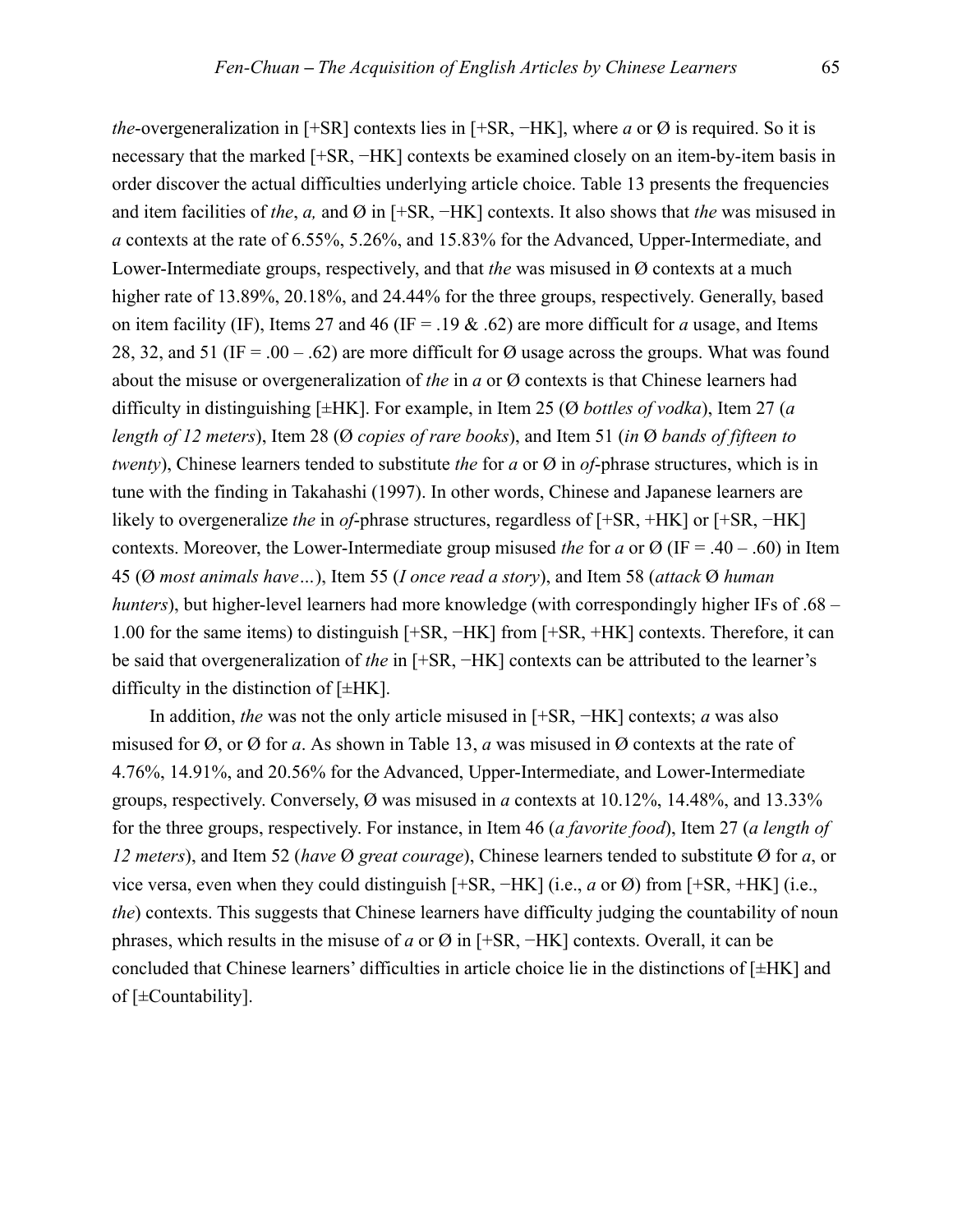Table 13

*Frequencies and Item Facilities (IF) of the, a, and Ø in [+SR,*  $−$ *<i>HK] Contexts* 

| Target           | Item#              | Advanced $(n = 21)$ |                  |                  |                  |               | Upper-Intermediate $(n = 19)$ |                  |                  | Lower-Intermediate $(n = 15)$ |                  |                  |                  |
|------------------|--------------------|---------------------|------------------|------------------|------------------|---------------|-------------------------------|------------------|------------------|-------------------------------|------------------|------------------|------------------|
| Article          |                    | IF                  | the              | $\boldsymbol{a}$ | Ø                | $\rm IF$      | the                           | $\boldsymbol{a}$ | Ø                | $\rm IF$                      | the              | $\boldsymbol{a}$ | Ø                |
| $\boldsymbol{a}$ | $\mathbf 1$        | 1.00                | $\boldsymbol{0}$ | 21               | $\boldsymbol{0}$ | 1.00          | $\boldsymbol{0}$              | 19               | $\boldsymbol{0}$ | 1.00                          | $\boldsymbol{0}$ | 15               | $\boldsymbol{0}$ |
|                  | $\overline{2}$     | 0.95                | $\mathbf{1}$     | 20               | $\boldsymbol{0}$ | 0.95          | $\mathbf{1}$                  | 18               | $\boldsymbol{0}$ | 0.73                          | $\overline{4}$   | 11               | $\boldsymbol{0}$ |
|                  | $11\,$             | 1.00                | $\boldsymbol{0}$ | 21               | $\boldsymbol{0}$ | 1.00          | $\boldsymbol{0}$              | 19               | $\boldsymbol{0}$ | 1.00                          | $\boldsymbol{0}$ | 15               | $\boldsymbol{0}$ |
|                  | 12                 | 1.00                | $\boldsymbol{0}$ | 21               | $\boldsymbol{0}$ | 1.00          | $\boldsymbol{0}$              | 19               | $\boldsymbol{0}$ | 0.87                          | $\overline{2}$   | 13               | $\boldsymbol{0}$ |
|                  | $21$               | 0.95                | $\mathbf{1}$     | $20\,$           | $\boldsymbol{0}$ | 0.84          | $\boldsymbol{0}$              | 16               | $\mathfrak{Z}$   | 0.87                          | $\boldsymbol{0}$ | 13               | $\boldsymbol{2}$ |
|                  | $27\,$             | 0.62                | $\boldsymbol{7}$ | 13               | $\mathbf{1}$     | 0.47          | 5                             | 9                | 5                | 0.53                          | $\overline{4}$   | $\,8\,$          | $\mathfrak{Z}$   |
|                  | 46                 | 0.19                | $\mathbf{1}$     | $\overline{4}$   | 16               | 0.26          | $\mathbf{1}$                  | 5                | 13               | 0.27                          | $\boldsymbol{0}$ | $\overline{4}$   | 11               |
|                  | 55                 | 0.95                | $\mathbf{1}$     | 20               | $\boldsymbol{0}$ | 0.90          | $\mathbf{1}$                  | 17               | $\mathbf{1}$     | 0.40                          | $\mathfrak{g}$   | 6                | $\boldsymbol{0}$ |
|                  | Total $k = 168$    |                     | 11               | 140              |                  | 17 $k = 152$  | $8\,$                         | 122              |                  | 22 $k = 120$                  | 19               | 85               | 16               |
|                  | Percentage $(\% )$ |                     | 6.55             | 83.33            | 10.12            |               | 5.26                          | 80.26            | 14.48            |                               | 15.83            | 70.83            | 13.33            |
|                  |                    |                     |                  |                  |                  |               |                               |                  |                  |                               |                  |                  |                  |
| $\emptyset$      | 5                  | $1.00\,$            | $\boldsymbol{0}$ | $\boldsymbol{0}$ | 21               | $1.00\,$      | $\boldsymbol{0}$              | $\boldsymbol{0}$ | 19               | 1.00                          | $\boldsymbol{0}$ | $\boldsymbol{0}$ | 15               |
|                  | 15                 | 1.00                | $\boldsymbol{0}$ | $\boldsymbol{0}$ | 21               | 1.00          | $\boldsymbol{0}$              | $\boldsymbol{0}$ | 19               | 0.87                          | $\mathbf{1}$     | $\mathbf{1}$     | 13               |
|                  | 23                 | 0.76                | 5                | $\boldsymbol{0}$ | 16               | 0.68          | $\sqrt{6}$                    | $\boldsymbol{0}$ | 13               | 0.87                          | $\sqrt{2}$       | $\boldsymbol{0}$ | 13               |
|                  | 25                 | $1.00\,$            | $\boldsymbol{0}$ | $\boldsymbol{0}$ | 21               | 0.68          | $\overline{4}$                | $\sqrt{2}$       | 13               | 0.47                          | 6                | $\overline{2}$   | $\boldsymbol{7}$ |
|                  | $28\,$             | 0.62                | 8                | $\boldsymbol{0}$ | 13               | 0.42          | 11                            | $\boldsymbol{0}$ | $\,8\,$          | 0.13                          | 11               | $\overline{2}$   | $\sqrt{2}$       |
|                  | 32                 | 0.05                | 11               | 9                | $\mathbf{1}$     | 0.00          | $\overline{4}$                | 15               | $\boldsymbol{0}$ | $0.00\,$                      | $\overline{3}$   | 12               | $\boldsymbol{0}$ |
|                  | 37                 | 0.95                | $\boldsymbol{0}$ | $\mathbf{1}$     | $20\,$           | 0.58          | $\mathbf{1}$                  | $\tau$           | 11               | 0.47                          | $\boldsymbol{0}$ | $\,8\,$          | $\boldsymbol{7}$ |
|                  | 45                 | 1.00                | $\boldsymbol{0}$ | $\boldsymbol{0}$ | 21               | 0.68          | $\sqrt{6}$                    | $\boldsymbol{0}$ | 13               | 0.53                          | $\overline{7}$   | $\boldsymbol{0}$ | $8\,$            |
|                  | 51                 | 0.62                | 6                | $\boldsymbol{2}$ | 13               | 0.53          | 7                             | $\overline{2}$   | $10\,$           | 0.40                          | 6                | 3                | 6                |
|                  | 52                 | 0.90                | $\boldsymbol{2}$ | $\boldsymbol{0}$ | 19               | 0.58          | $\sqrt{2}$                    | 6                | $11\,$           | 0.47                          | $\sqrt{2}$       | 6                | $\boldsymbol{7}$ |
|                  | 53                 | 0.90                | $\overline{2}$   | $\boldsymbol{0}$ | 19               | 0.79          | $\sqrt{2}$                    | $\sqrt{2}$       | 15               | 0.80                          | $\mathbf{1}$     | $\sqrt{2}$       | 12               |
|                  | 58                 | 0.95                | $\mathbf{1}$     | $\boldsymbol{0}$ | 20               | 0.84          | 3                             | $\boldsymbol{0}$ | 16               | 0.60                          | 5                | $\mathbf{1}$     | 9                |
|                  | Total $k = 252$    |                     | 35               | $12\,$           |                  | 205 $k = 228$ | 46                            | 34               |                  | 148 $k = 180$                 | 44               | 37               | 99               |
|                  | Percentage(%)      |                     | 13.89            | 4.76             | 81.35            |               | 20.18                         | 14.91            | 64.91            |                               | 24.44            | 20.56            | 55.00            |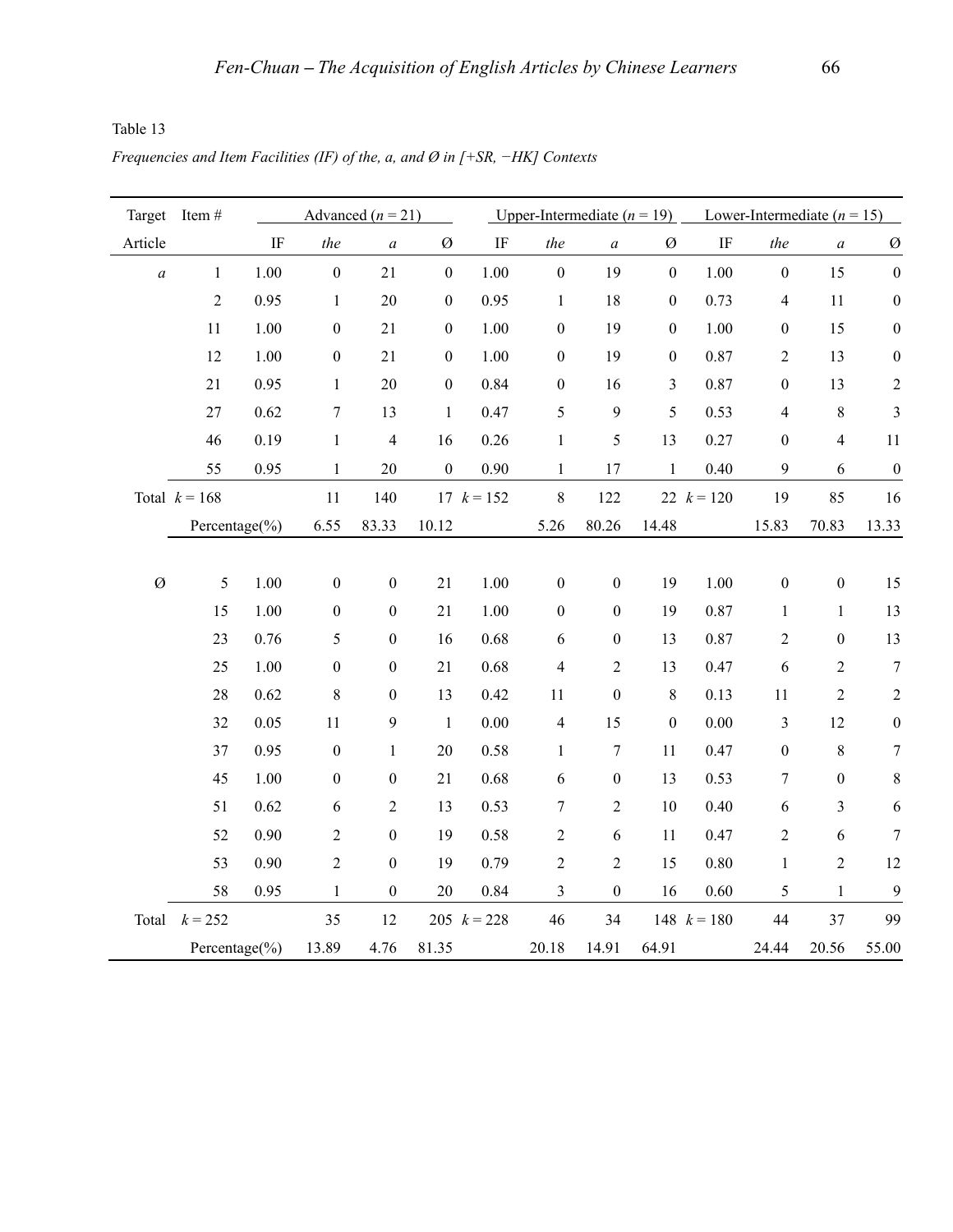### **DISCUSSION**

Based on the results of the ANOVAs, and the Scheffé and Bonferroni follow-up tests, the acquisition orders across the groups were identified as being the following:

SOC reveals the acquisition order: *the* =  $a > \emptyset$ .

TLU reveals the acquisition order: *the*  $> a > \emptyset$ .

While SOC and TLU help identify the acquisition orders in terms of article accuracy, UOC helps interpret the acquisition processes underlying the orders in terms of article use. As revealed in Table 11 and Figure 4, UOC provides an explanation for the difference between the two orders, *the* =  $a > 0$  and *the* >  $a > 0$ , namely, the relationship between *the* and *a*. Because of *a-*overgeneralization, the SOC for *a* was inflated, and thus the SOC measure recognized an acquisition order, *the*  $= a > 0$ . However, the TLU measure takes overgeneralization into consideration, so the *the*  $> a > 0$  order, identified by TLU, was found out to be more reliable than the *the* = *a* > Ø order, identified by SOC. In addition to the relationship between *the* and *a*, UOC also aids in understanding the relationship between *a* and Ø. As shown in Table 11 and Figure 4, the Lower-Intermediate learners had more difficulty in *a* or Ø usage than in *the* usage, and mostly they tended to misuse *a* for Ø.

With regard to article use, Chaudron and Parker (1990) provide significant findings that help this study delineate article acquisition processes at a fuller scale. As for the use of *a*, Chaudron and Parker found that the Low group had native-like use of *a*, whereas the High group overgeneralized *a* in *the* (i.e. [+SR, +HK]) contexts. Based on Kellerman's (1985) U-shaped behavior notion, Chaudron and Parker conjecture that *a* might be undergoing an overgeneralization stage in the U-shaped process after *the* had completed it. Since the 40 Japanese subjects in Chaudron and Parker were drawn from students in a pre-university intensive English program, their English proficiency is assumed to be equivalent to, or a little lower than, the Lower-Intermediate group (with 400-497 on the TOEFL) of this study. So a continuum of proficiency levels can be constructed: The Low, Mid, and High groups in Chaudron and Parker precede the Lower-Intermediate, Upper-Intermediate, and Advanced groups in this study on a proficiency continuum. If the findings of these two studies are examined together, a U-shaped curve for *a* comes into view: First, *a* started with native-like performance by the Low group, and was then overgeneralized by the High group in Chaudron and Parker (the left side of the U shape). The UOC for *a* stayed relatively high for the Lower-Intermediate group, and was followed by a gradual decrease as proficiency increased in this study (the right side of the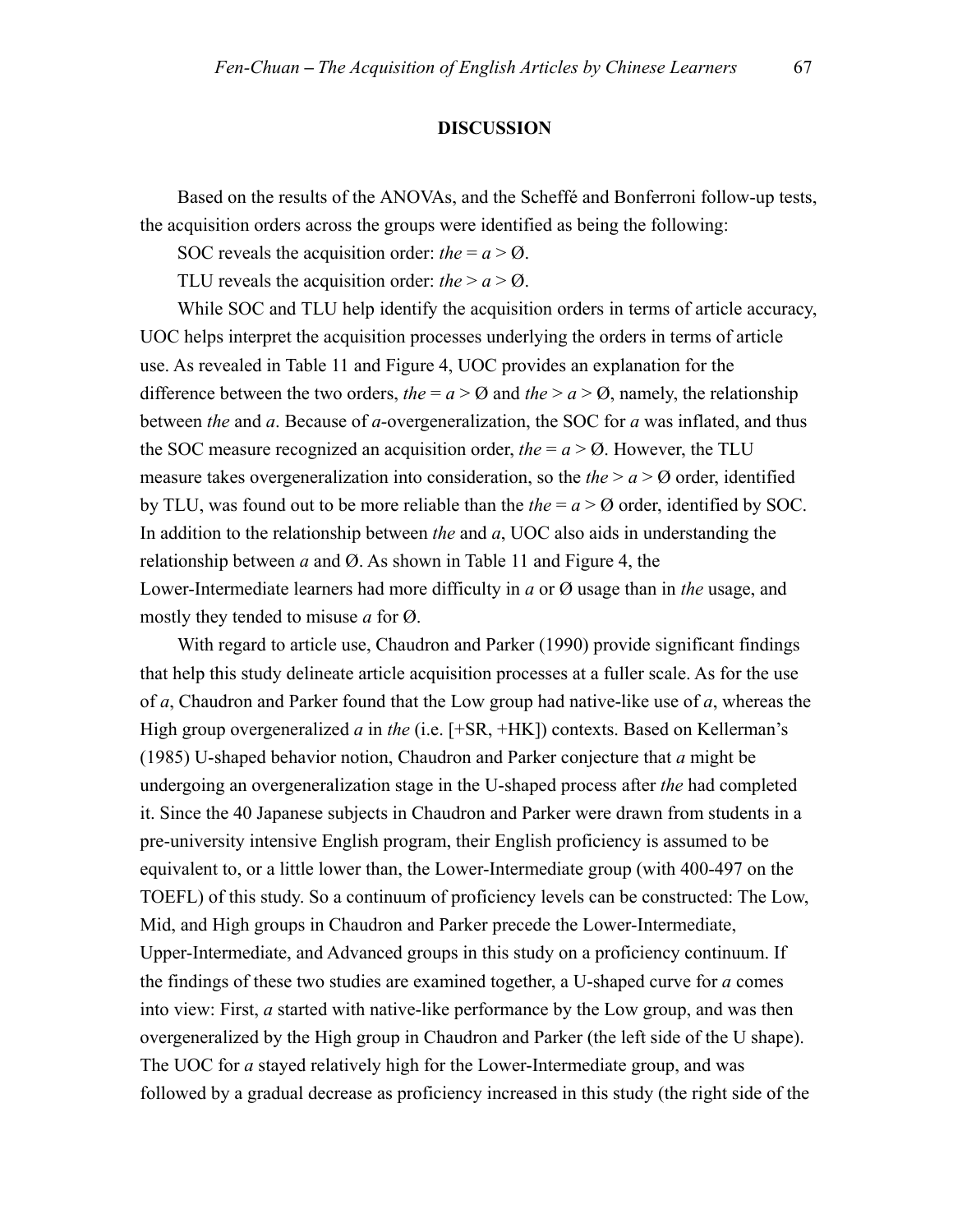U shape). Therefore, the present study offers support for Chaudron and Parker's hypothesis of U-shaped behavior for *a*.

As for the use of *the*, the UOC for *the* stays very stable (94.25–97.22%, see Table 11), while the UOC for *a* indicates overgeneralization. This shows a sign that *the* might have gone through the overgeneralization stage while *a* was experiencing it, which well matches Chaudron and Parker's hypothesis that *the* completes the U-shaped behavior prior to *a*. In addition, recall that Ge's 6-stage learning trajectory for *da* (i.e., *the*) in Huebner (1983a) also shows a U-shaped behavior: Ge first used *da* with [+SR, +HK], and then overgeneralized *da* in all contexts, and finally restricted the use of *da* only in [+HK] contexts after going through a hypothesis-testing process. Therefore, based on the findings in Chaudron and Parker, Huebner, and the present study, it makes sense to assume that the use of *the* shows a U-shaped behavior, and that *a* undergoes a U-shaped process after *the* has completed it.

As for the use of Ø, lower-level learners in Chaudron and Parker first overgeneralized Ø in *a* contexts. When proficiency increased, the use of Ø decreased and the use of *a* increased. In contrast, the present study shows that the use of  $\emptyset$  increased with proficiency (the UOC for  $\varnothing$ : 79.05%, 93.61%, 103.06% for the Lower-Intermediate, Upper-Intermediate and Advanced groups, respectively, see Table 11). In fact, these two studies do not contradict each other, but rather confirm a pattern of Ø usage, based on Huebner's (1983b) flooding and trickling notion: Lower-level learners initially overgeneralize  $\emptyset$ , and then reduce the use of  $\emptyset$  when testing hypotheses by trying the other articles (shown in Chaudron and Parker), and then gradually increase the use of Ø again as proficiency advances (shown in the present study).

Consistently, Master (1987) also identified a flooding-then-trickling pattern of  $\varnothing$ usage: The  $[-\text{Article}]$  group started with  $\varnothing$ -flooding, and then shifted to a  $\varnothing$ -trickling stage when they realized that English must have a specifier, *the*. So, they tested their hypothesis by flooding NPs with *the* and simultaneously trickling the use of Ø. A dramatic change from Ø-flooding to *the*-flooding occurred at the Low-Mesolang level. When the Mid-Mesolang learners recognized that  $\emptyset$  could also be a specifier, they began to increase the use of Ø. In addition, both the Basilang group in Master (1987) and Mari in Parrish (1987) achieved higher SOC rates for Ø than for *a* and *the*. This does not necessarily imply that they first acquired  $\emptyset$  because their concept of  $\emptyset$  may be equivalent to non-use of any article, rather than the same concept of Ø for the features, [+SR, −HK] or [−SR, −HK]. Therefore, it is very likely that early Ø-flooding is attributed to L1 transfer of [–Article] languages (Master, 1987; Thomas, 1989), and also results in the highest SOC rate for Ø for beginning learners.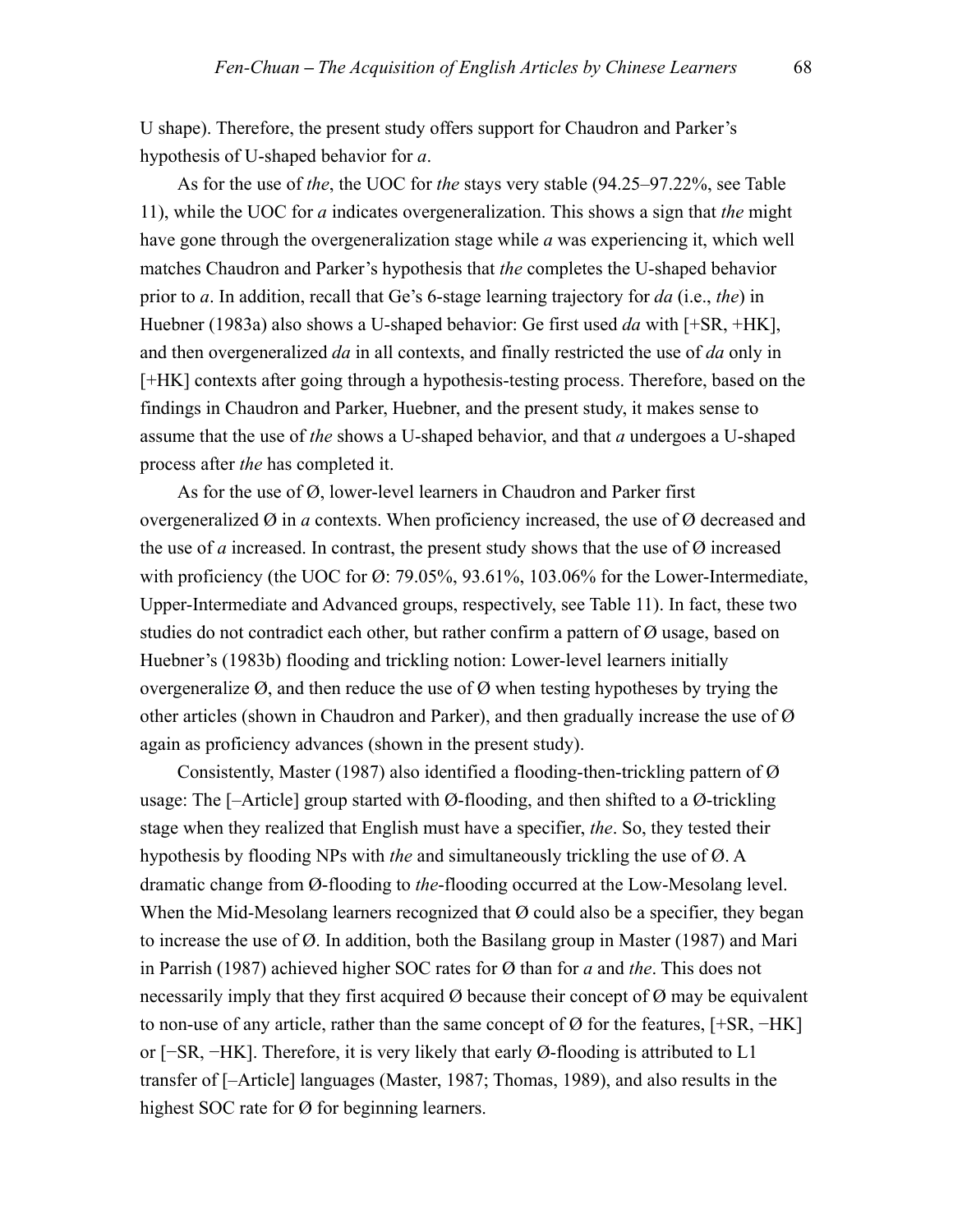Furthermore, the patterns in article acquisition processes discussed above are consistent with Wolfe-Quintero's (2000) proposal of a five-stage developmental sequence in L2 frequency of article production, based on Kim's (2000) data: Stage 1,  $\varnothing$  > *the* > *a*, Stage 2,  $\varnothing$  = the > a:  $\varnothing$ ,

Stage 3, *the*  $> Q$   $> a$ , Stage 4, *the*  $> Q$  = *a*, and Stage 5, *the*  $> a$   $> Q$ . This developmental sequence suggests that  $\varnothing$  is flooding at first, and then trickling when the stage advances. During the Ø-trickling stage, *the* and then *a* begin with limited target-like use, and then continue with an overgeneralization process, respectively, so as to compete with the frequency of Ø. Moreover, *the* goes through the overgeneralization stage before *a* does in a U-shaped behavior.

To sum up the discussion for Research Question 1, the three measures, SOC, TLU, and UOC, reveal the following about the acquisition of English articles by Chinese learners: In terms of article accuracy, SOC tells us about the difficulty order, *the* =  $a > 0$ , and TLU informs us of the acquisition order, *the*  $> a > 0$  for higher-level Chinese learners. In terms of article use, UOC confirms the patterns of acquisition processes, proposed in the work of Chaudron and Parker (1990), Huebner (1983a), Master (1987), as well as Wolfe-Quintero's (2000) proposal: Ø first goes through a flooding stage and then a trickling stage for hypothesis testing, *the* experiences a U-shaped behavior, highlighted by an overgeneralization process, and *a* follows *the* to undergo the U-shaped overgeneralization process as well.

Let us now turn to Research Question 2: In what semantic contexts (Bickerton, 1981) are the articles, *the, a*, and Ø, overgeneralized? This investigation should help identify the areas of difficulty underlying article choice for Chinese learners. As revealed in Table 12, the present study supports Parrish and Thomas' claim that *the* is associated with [+SR] contexts, rather than with [+HK]. So, [+SR, −HK] was recognized to be the key marked feature that causes *the*-overgeneralization. Similarly, there is plenty of evidence in the research on both L1 and L2 acquisition of articles that shows overgeneralization of *the* in [+SR, −HK] contexts: In Cziko (1986), L1 children could distinguish [+SR, +HK] and [−SR, −HK] by using *the* and *a* correctly at an early stage, but they tended to substitute *the* for *a* with the first-mention NPs in [+SR, −HK] contexts. As for L2 acquisition of articles, Parrish (1987) and Thomas (1989) found that *the* was overgeneralized prominently in [+SR, −HK] contexts. In Chaudron and Parker (1990), Japanese learners overgeneralized *the* to a greater degree in first-mention [+SR, −HK] contexts. Also, Takahashi's (1997) study shows that Japanese college students had a tendency to use *the*  instead of *a* in a certain structures in [+SR, −HK] contexts, such as indefinite prepositional phrases and indefinite relative clauses. For example, as in the sentence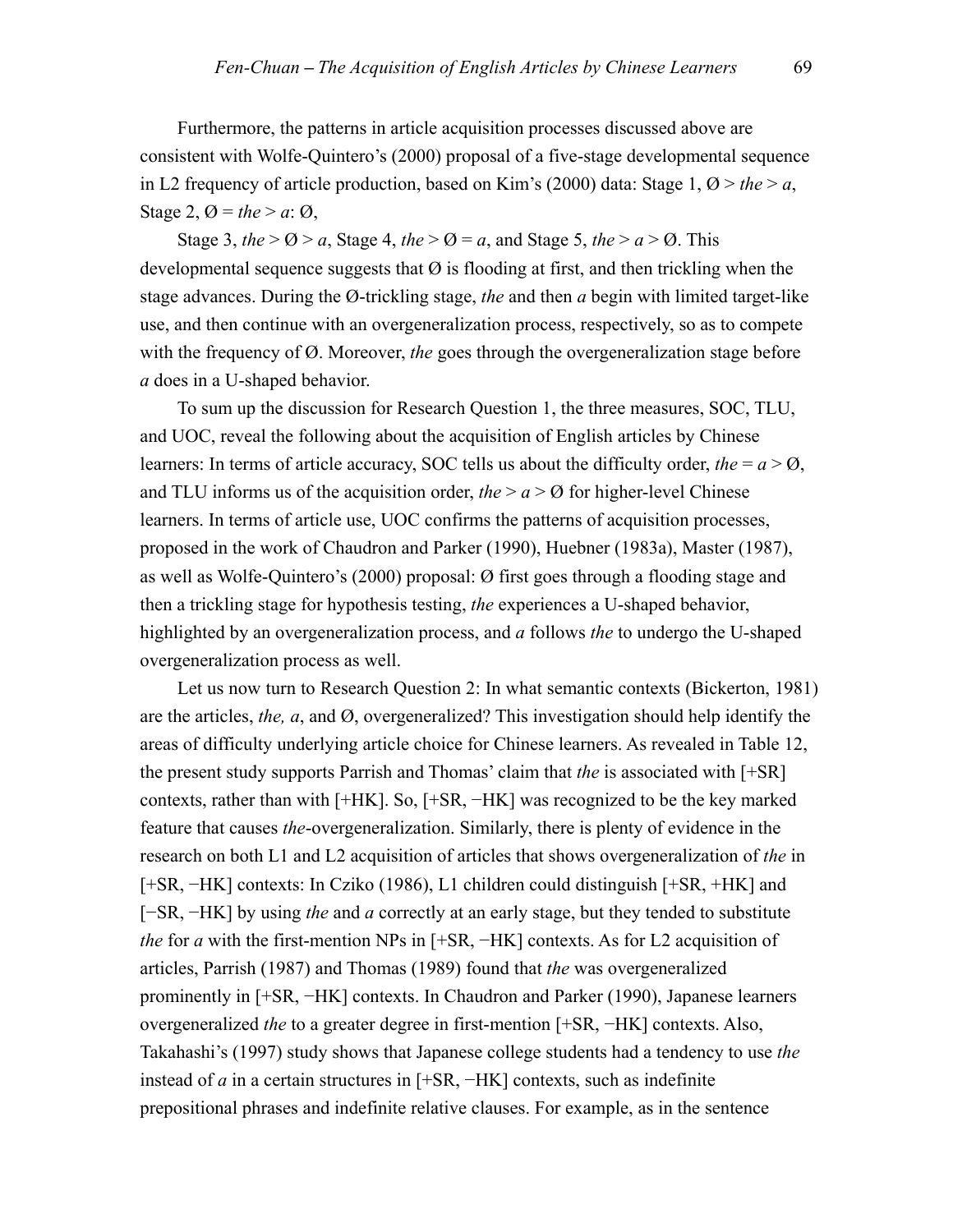"Robert is listening to *a* record of Mozart music." (p. 107), *a* tended to be mistakenly replaced by *the* to mark a specific referent that is assumed unknown to the hearer (i.e., [+SR, −HK]). Moreover, recall that Ge in Huebner (1983a) withdrew *the* from [+SR, −HK] contexts at the final stage. Therefore, it can be concluded that *the* tends to be overgeneralized in [+SR, −HK] contexts. In addition, Tarone and Parrish (1988) found that L2 learners' accuracy in article use was significantly lower in [+SR, −HK] contexts than in [+SR, +HK] and [−SR, +HK] contexts. So the feature [+SR, −HK], positioned right between the two clear features [+SR, +HK] and [−SR, −HK] in Bickerton's semantic wheel model, is much more marked and problematic for both L1 and L2 learners.

 In addition, based on an item-by-item investigation in [+SR, −HK] contexts, the areas of difficulty underlying article choice for Chinese learners were identified: Chinese learners misuse *the* for *a* or Ø because they have difficulty distinguishing [+SR, −HK] from  $[+SR, +HK]$  contexts (i.e., the distinction of  $[\pm HK]$ ). Even when they can distinguish [±HK], Chinese learners misuse *a* for Ø, or vice versa, due to their difficulty in distinguishing [±Countability]. Recall that the zigzag pattern of *a* usage in Master (1987) was ascribed to the judgment of  $[\pm$ Countability]. Master (1987, 1997) points out that [−Article] speakers fail to use *a* or Ø correctly because they have difficulty judging the countability of noun phrases. Likewise, Yoon (1993) found that Japanese learners had trouble with the article choice between *a* and Ø due to insufficient knowledge of countability. Moreover, in Bickerton's semantic wheel model, *a* and Ø share the same contexts, but they differ in the feature  $[\pm$ Countability]. Also, it is evident in Master's binary system that *a* and Ø are used to mark the feature "classification," whereas *the* is used to mark the feature "identification."  $[\pm$ Countability] is the subset underlying the choice of *a* or Ø within the same feature "classification." To sum up, Chinese learners' difficulties in the distinctions of  $[\pm HK]$  and of  $[\pm$ Countability] echo Master's (1997) assertion that three elements are required for article choice: "In the article system, the elements are countability, number, and definiteness, which must all be considered in arriving at the correct choice of article" (p. 220).

### **CONCLUSION**

In retrospect, very few studies have been undertaken to examine article acquisition by Chinese learners, with the exception of the Chinese group that was subsumed in the five language groups in Master (1987). However, the four subjects representing four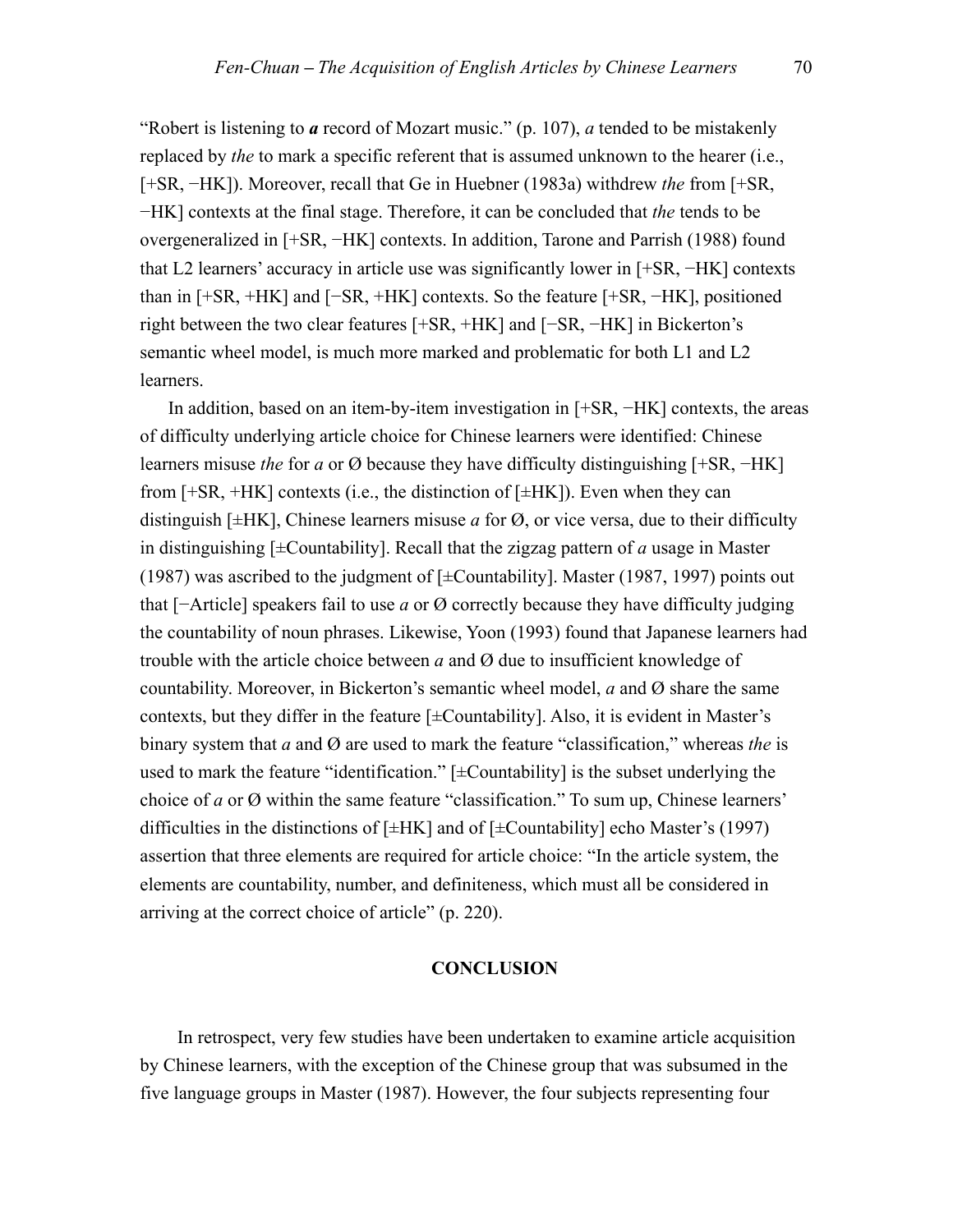proficiency levels in that study can hardly be said to be a representative sample. Although there is a recent study by Robertson (2000) investigating article use by Chinese learners, Robertson was more interested in the principles underlying systematic variability than in acquisition orders and processes. Therefore, the present study sought and identified the acquisition order of higher-level Chinese learners (i.e., *the*  $> a > 0$ , revealed by the TLU measure), the patterns in acquisition processes (i.e., the flooding-then-trickling process for Ø, and the U-shaped behavior for *the* and then *a*), as well as the actual difficulties underlying article choice (i.e., the distinctions of  $[\pm HK]$  and of  $[\pm$ Countability]). Based on Pienemann's (1988) teachability hypothesis that "if formal input is constructed in contradiction to natural sequences, it impedes rather than promotes language acquisition" (p. 101), this study hopes to shed some light on article pedagogy in view of the acquisition order, patterns in acquisition processes, and actual difficulties in article choice for Chinese learners.

 Regarding the measure for article acquisition, although TLU is the best accuracy measure, none of the previous studies employed TLU: Parrish (1987), Thomas (1989), and Yamada and Matsuura (1982) used SOC only, and Master (1987) used SOC and UOC, but not TLU. So it is hoped that TLU will be employed in future studies on article or other morpheme acquisition. Clearly, the patterns of article acquisition processes (i.e., the flooding-then-trickling process for Ø, and the U-shaped behavior for *the* and then *a*) need further confirmation in future research. In addition, due to lack of a data from beginning and low-level learners, it is hard to know definitively whether Chinese learners at different proficiency levels exhibit the same acquisition order, as found in Thomas (1989) and this study, or whether each level exhibits a different acquisition order, as found in Master (1987) and Yamada and Matsuura (1982). Moreover, oral production tasks should be used in continued research in order to compare or contrast with the use of a written cloze test, as was used in the present study. Tarone and Parrish (1988) found that L2 learners' accuracy rates for article use varied when different tasks were performed. In Tarone (1985), the article accuracy of the written test was found to be significantly lower than those of two oral tasks, the interview and narrative. Therefore, further studies should be conducted with lower-level Chinese learners, as well as studies performed with oral tasks, in order to build up a complete profile of article acquisition for Chinese learners.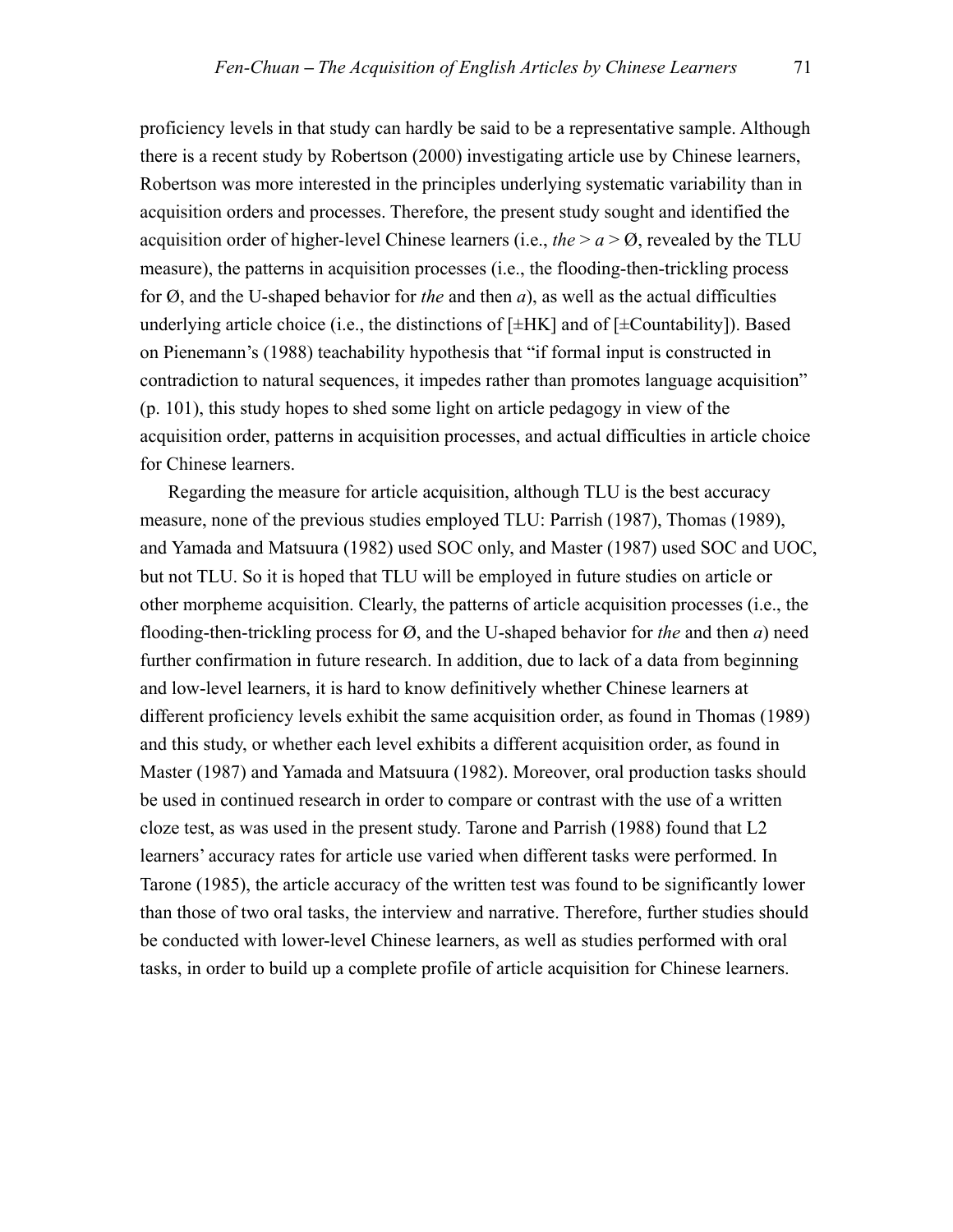## **REFERENCES**

- Andersen, R. W. (1976, March). *A functor acquisition hierarchy study in Puerto Rico.* Paper presented at the 10th Annual TESOL Convention, New York.
- Andersen, R. W. (1977). The impoverished state of cross-sectional morpheme acquisition/accuracy methodology. *Working Papers on Bilingualism/Travaux de Recherches sur le Bilinguisme, 14,* 47-82. Toronto: Ontario Institute for Studies in Education.
- Andersen, R. W. (1978). An implicational model for second language research. *Language Learning, 28*(2)*,* 221-282.
- Bailey, N., Madden, C. & Krashen, S. (1974). Is there a "natural sequence" in adult second language learning? *Language Learning, 24,* 235-243.
- Bickerton, D. (1975, January). C*reolization, linguistic universals, natural semantics and the brain.* Paper presented at the International Conference on Pidgins and Creoles, University of Hawai'i.
- Bickerton, D. (1981). *Roots of language*. Ann Arbor, MA: Karoma Publishers.
- Brown, J. D. (1983). An exploration of morpheme-group interactions. In K. M. Bailey, M. H. Long, & S. Peck (Eds.), *Second language acquisition studies* (pp. 25-40). Rowley, MA: Newbury House Publishers.
- Brown, J. D. (1992). Statistics as a foreign language Part 2: More things to consider in reading statistical language studies. *TESOL Quarterly, 26*(4), 629-664.
- Brown, J. D. (1996). *Testing in language programs.* Upper Saddle River, NJ: Prentice-Hall.
- Brown, R. (1973). *A first language.* Cambridge, MA: Harvard Press.
- Cazden, C., Cancino, H., Rosansky, E., & Schumann, J. (1975). *Second language acquisition sequences in children, adolescents, and adults*. Final Report, United States Department of Health, Education & Welfare.
- Chaudron, C. & Parker, K. (1990). Discourse markedness and structural markedness: The acquisition of English noun phrases. *Studies in Second Language Acquisition, 12,* 43-65.
- Cziko, G. A. (1986). Testing the language bioprogram hypothesis: A review of children's acquisition of articles. *Language, 62,* 878-898.
- Dulay, H., & Burt, M. (1973). Should we teach children syntax? *Language Learning, 23,* 235-252.
- Dulay, H., & Burt, M. (1974). Natural sequences in child second language acquisition. *Language Learning, 24,* 37-53.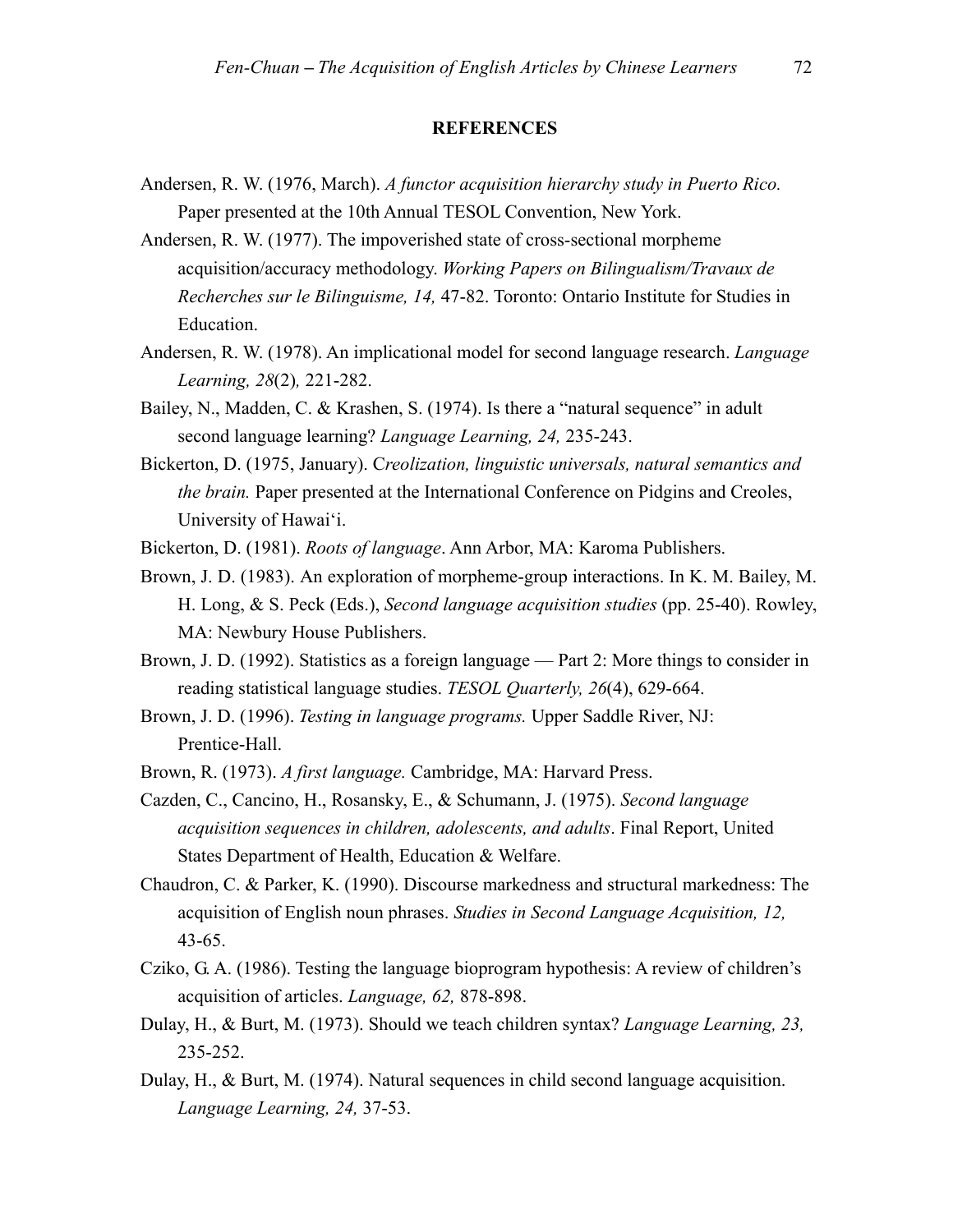- Gundel, J. K., Hedberg, N., & Zacharski, R. (1993). Cognitive status and the form of referring expressions in discourse. *Language, 69*(2), 274-307.
- Hakuta, K. (1976). A case study of a Japanese child learning English as a second language. *Language Learning, 26,* 321-351.
- Hatch, E. (1978). Acquisition of syntax in a second language. In J. Richards (Ed.), *Understanding second and foreign language learning.* Rowley, MA: Newbury House.
- Huebner, T. (1979). Order-of-acquisition vs. dynamic paradigm: A comparison of method in interlanguage research. *TESOL Quarterly, 13,* 21-48.
- Huebner, T. (1983a). *A longitudinal analysis of the acquisition of English* (ch.5: the article *da*, pp. 129-148). Ann Arbor, MA: Karoma Publishers.
- Huebner, T. (1983b). Linguistic systems and linguistic change in interlanguage. *Studies in Second Language Acquisition, 6,* 39-52.
- Kellerman, E. (1985). If at first you do succeed. In S. M. Gass & C. G. Madden (Eds.), *Input in second language acquisition* (pp. 345-353). Rowley, MA: Newbury House.
- Kim, H.-Y. (2000). *Acquisition of English nominal reference by Korean speakers.*  Unpublished doctoral dissertation, PhD program in SLA, University of Hawai'i at Manoa.
- Kirk, R. E. (1982). *Experimental design* (2nd ed.). Monterey, CA: Brooks/Cole.
- Larsen-Freeman, D. (1975). The acquisition of grammatical morphemes by adult ESL students. *TESOL Quarterly, 9,* 409-430.
- Lightbown, P., Spada, N., & Wallace, R. (1980). Some effects of instruction on child and adolescent ESL learners. In S. Krashen, & R. Scarcella (Eds.), *Research in second language acquisition: Selected papers of the Los Angeles second language acquisition research forum* (pp.162-172). Rowley, MA: Newbury House.
- Master, P. (1983, March). *Teaching the art of the article.* Paper presented at the 17th Annual TESOL Convention, Toronto, Canada.
- Master, P. (1986a). *Science, medicine, and technology: English grammar and technical writing.* Englewood Cliffs, NJ: Prentice-Hall.
- Master, P. (1986b). Teaching the English article system to foreign technical writing students. *The Technical Writing Teacher, 13*(3), 203-210.
- Master, P. (1987). *A cross-linguistic interlanguage analysis of the acquisition of the English article system.* Unpublished doctoral dissertation, UCLA.
- Master, P. (1988a). Teaching the English article system (Part 1). *English Teaching Forum, 26*(2), 2-7.
- Master, P. (1988b). Teaching the English article system (Part 2). *English Teaching Forum,*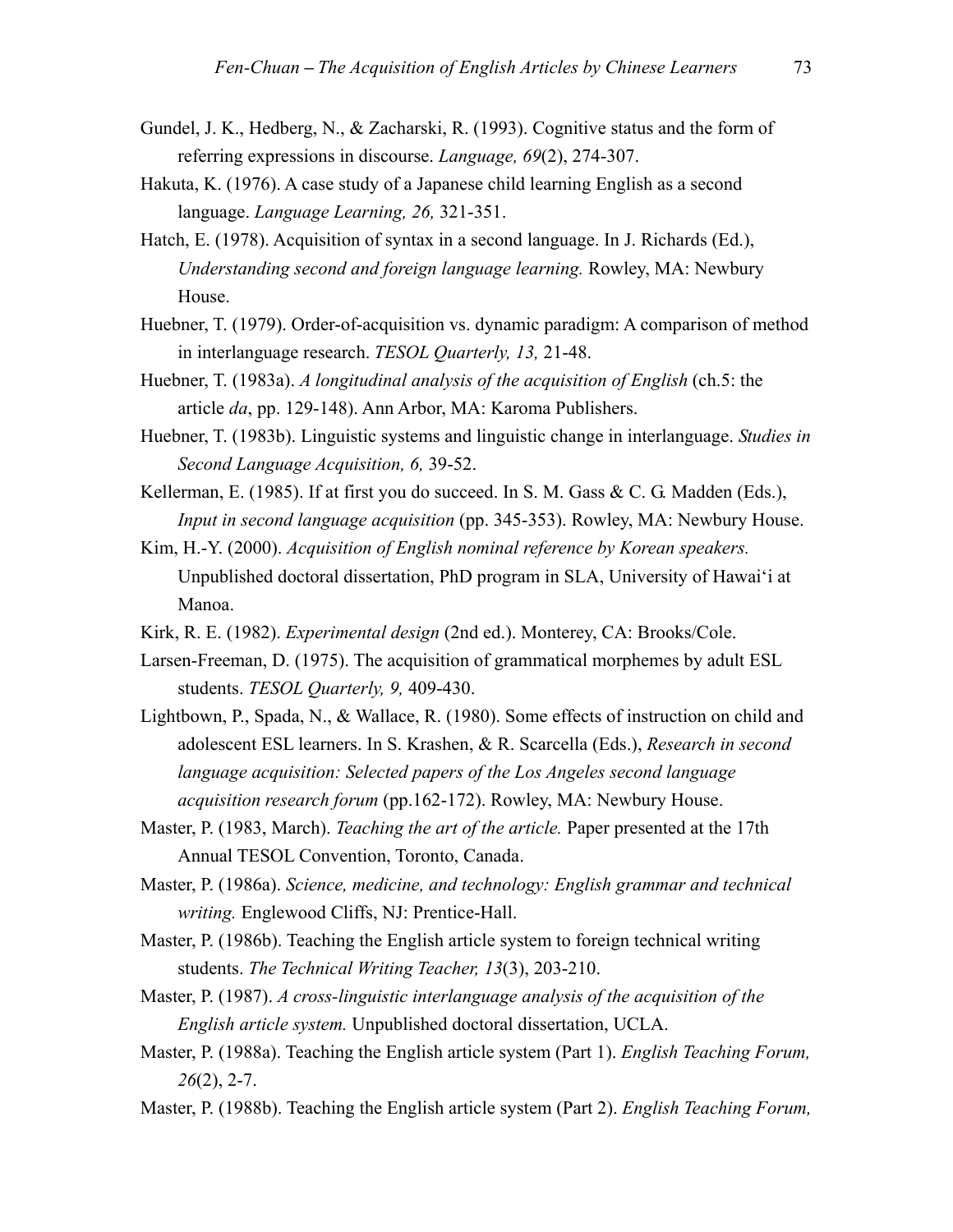*26*(3), 18-25.

- Master, P. (1990). Teaching the English articles as a binary system. *TESOL Quarterly, 25*(3), 461-478.
- Master, P. (1993, April 15). *A contrastive study of determiner usage in EST research articles.* Paper presented at the TESOL Convention, Atlanta, Georgia.
- Master, P. (1994). The effect of systematic instruction on learning the English article system. In T. Odlin (Ed.), *Perspectives on pedagogical grammar* (pp. 229-252). New York: Cambridge University Press.
- Master, P. (1997). The English article system: Acquisition, function, and pedagogy. *System, 25*(2), 215-232.
- Parrish, B. (1987). A new look at methodologies in the study of article acquisition for learners of ESL. *Language Learning, 37*(3)*,* 361-383.
- Pica, T. (1983). Methods of morpheme quantification: Their effect on the interpretation of second language data. *Studies in Second Language Acquisition, 6*(1), 69-78.
- Pienemann, M. (1988). Psychological constraints on the teachability of language. In W. Rutherford & M. Sharwood Smith (Eds.), *Grammar and second language teaching.* New York: Newbury House.
- Robertson, D. (2000). Variability in the use of the English article system by Chinese learners of English. *Second Language Research, 16*(2), 135-172.
- Sinclair, J. M. (Ed.). (1991). *Corpus, concordance, collocation.* Oxford: Oxford University Press.
- Stauble, A. M. (1981). *A comparison of a Spanish-English and Japanese-English second language continuum: Verb phrase morphology.* Paper presented at the first Europe-North American Workshop on Cross-Linguistic Second Language Acquisition Research, Lake Arrowhead, California.
- Takahashi, T. (1997). Japanese learners' acquisition and use of the English article system. *Edinburgh Working Papers in Applied Linguistics, 8,* 98-110.
- Tarone, E. (1985). Variability in interlanguage use: A study of style-shifting in morphology and syntax. *Language Learning, 35,* 373-404.
- Tarone, E., & Parrish, B. (1988). Task-related variation in interlanguage: The case of articles. *Language Learning 38,* 21-44.
- Thomas, M. (1989). The acquisition of English articles by first- and second-language learners. *Applied Psycholinguistics, 10,* 335-355.
- Yamada, J., & Matsuura, N. (1982). The use of the English article among Japanese students. *RELC Journal, 13*(1)*,* 50-63.
- Yoon, K. K. (1993). Challenging prototype descriptions: Perception of noun countability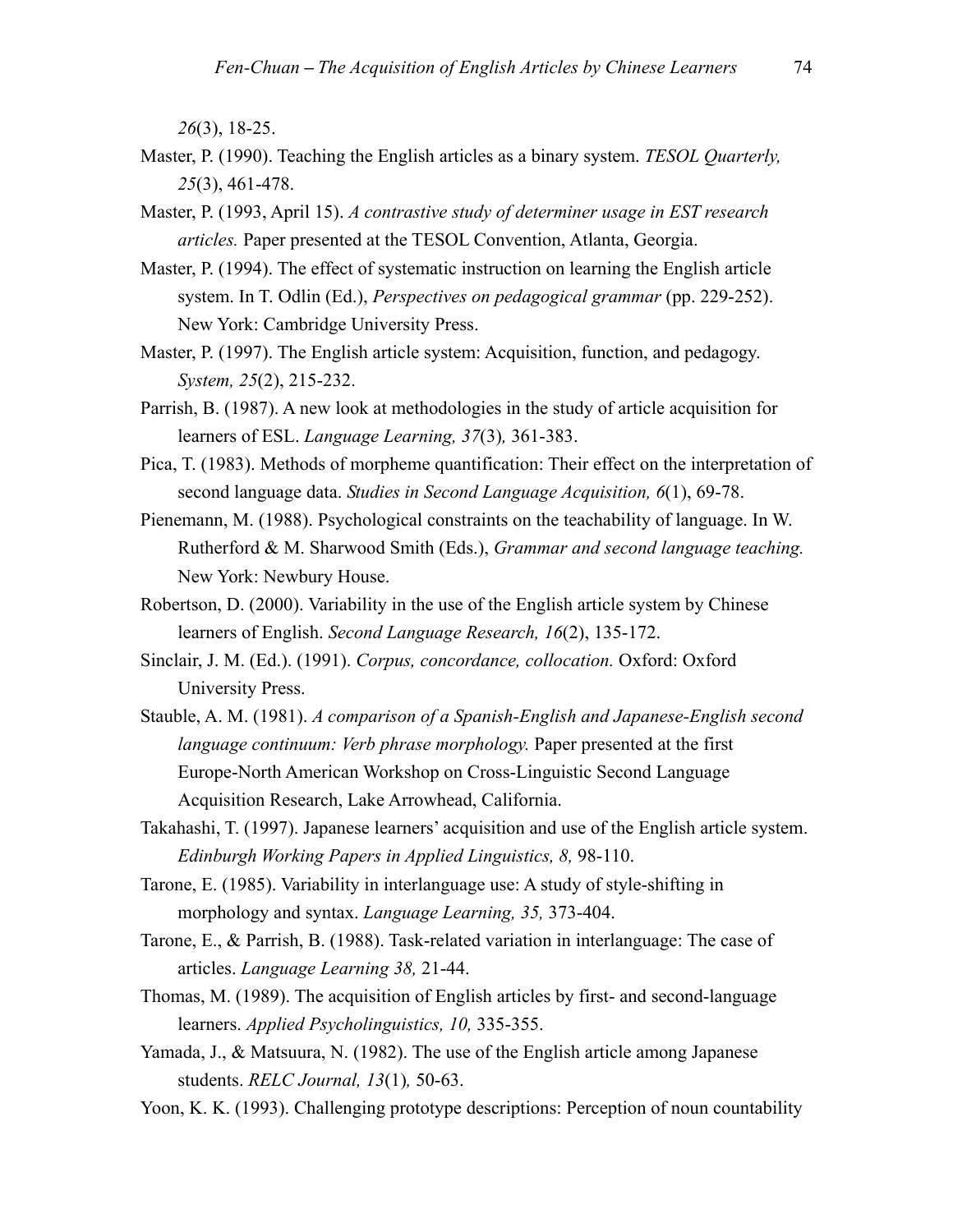and indefinite vs. zero article use. *IRAL, 31,* 269-289.

Young, R. (1996). Form-function relations in articles in English interlanguage. In R. Bayley & D. R. Preston (Eds.), *Second language acquisition and linguistic variation.* Amsterdam: John Benjamins.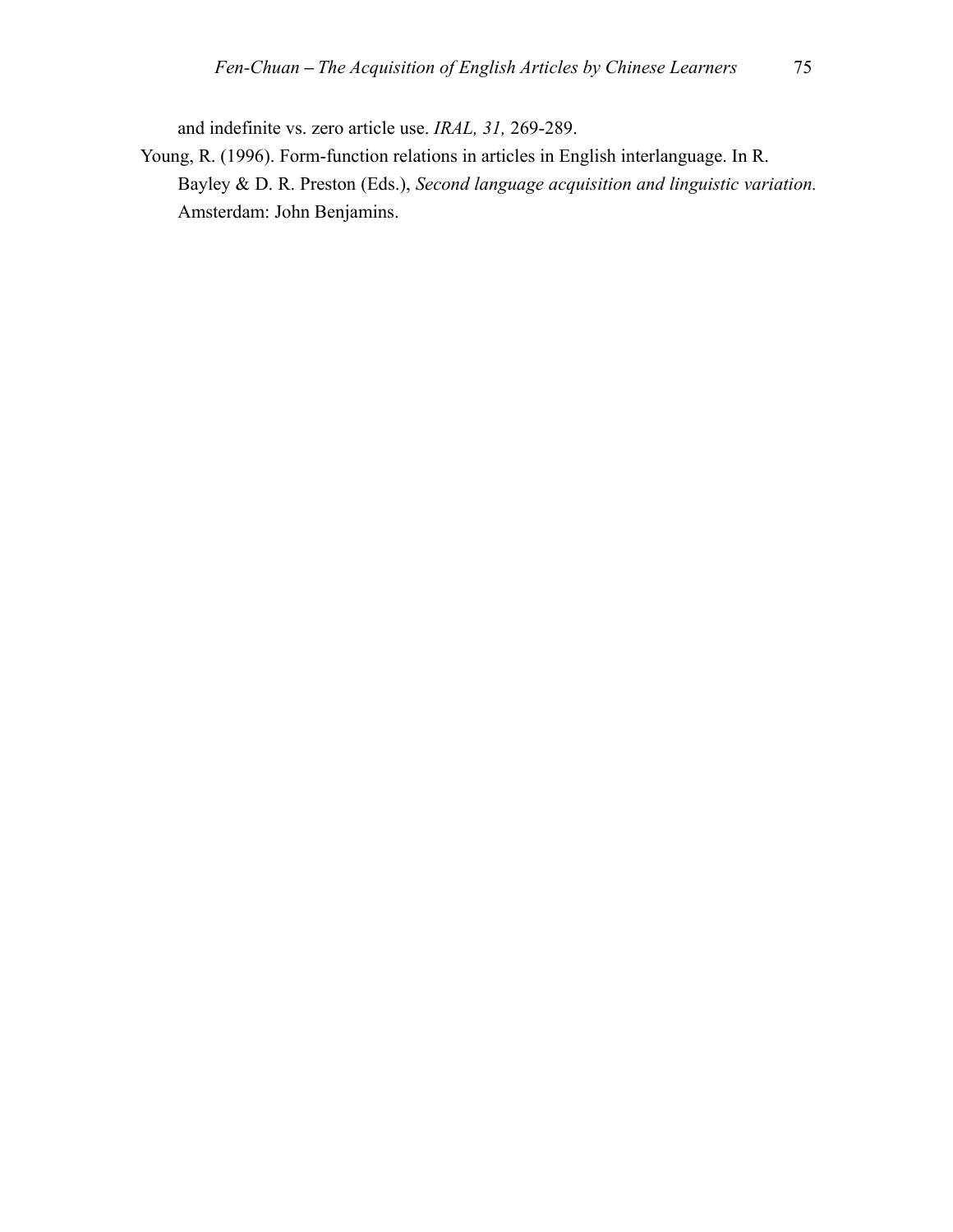## Appendix (from Master, 1994, p. 250)

I. Choose the correct article (*a, an, the,* Ø) in the following sentences. Mark your answers on the answer sheet only.

- a. There is  $\frac{1}{1}$  orange in that bowl.
- b. Carlos is 2 student at our university.
- c. What is  $\frac{3}{2}$  sex of your baby? It's  $\frac{4}{2}$  boy!
- d. I always drink  $\frac{5}{2}$  water with my meals.
- e. Is your brother  $\overline{6}$  man enough to join  $\overline{7}$  army?
- f. What is  $\frac{8}{2}$  diameter of  $\frac{9}{2}$  moon?
- g. Once there were many trees here. Now,  $\frac{10}{10}$  trees are gone.
- h. I would like 11 cup of coffee, please.
- i. My father earns  $$25,000$  12 year.
- j. 13 evening sky was really beautiful.
- k. A man knocked on my door. 14 man was bleeding.
- l. People who smoke 15 cigarettes often get lung cancer.
- m.  $\frac{16}{16}$  air in this city is not very clean.
- n. Einstein was 17 man of great intelligence.
- o. In this family,  $\frac{18}{18}$  first child inherits everything.
- p. Check 19 rearview mirror before you change lanes.
- q. Smith was appointed 20 chairman of that committee.
- r. She owns 21 enormous house in Pasadena.
- s.  $22 \t 22$  fool though he was, he was clever with  $23$  money.
- t. That was  $\frac{24}{100}$  worst storm of 1985.
- u. We found 25 bottles of vodka in every cupboard.
- v.  $26$  restaurant in which we ate was quite expensive.
- w. This room has 27 length of 12 meters.
- x. 28 copies of rare books should always be preserved.
- y. If you want to read, why don't you turn on  $\frac{29}{19}$  light?
- z. John was hired as 30 special assistant to Judge Lee.
- aa. I ordered a bottle of wine, but 31 bottle of wine was too cold.
- bb. Dr. Engelberg, 32 physician to Marilyn Monroe, would not comment on her death.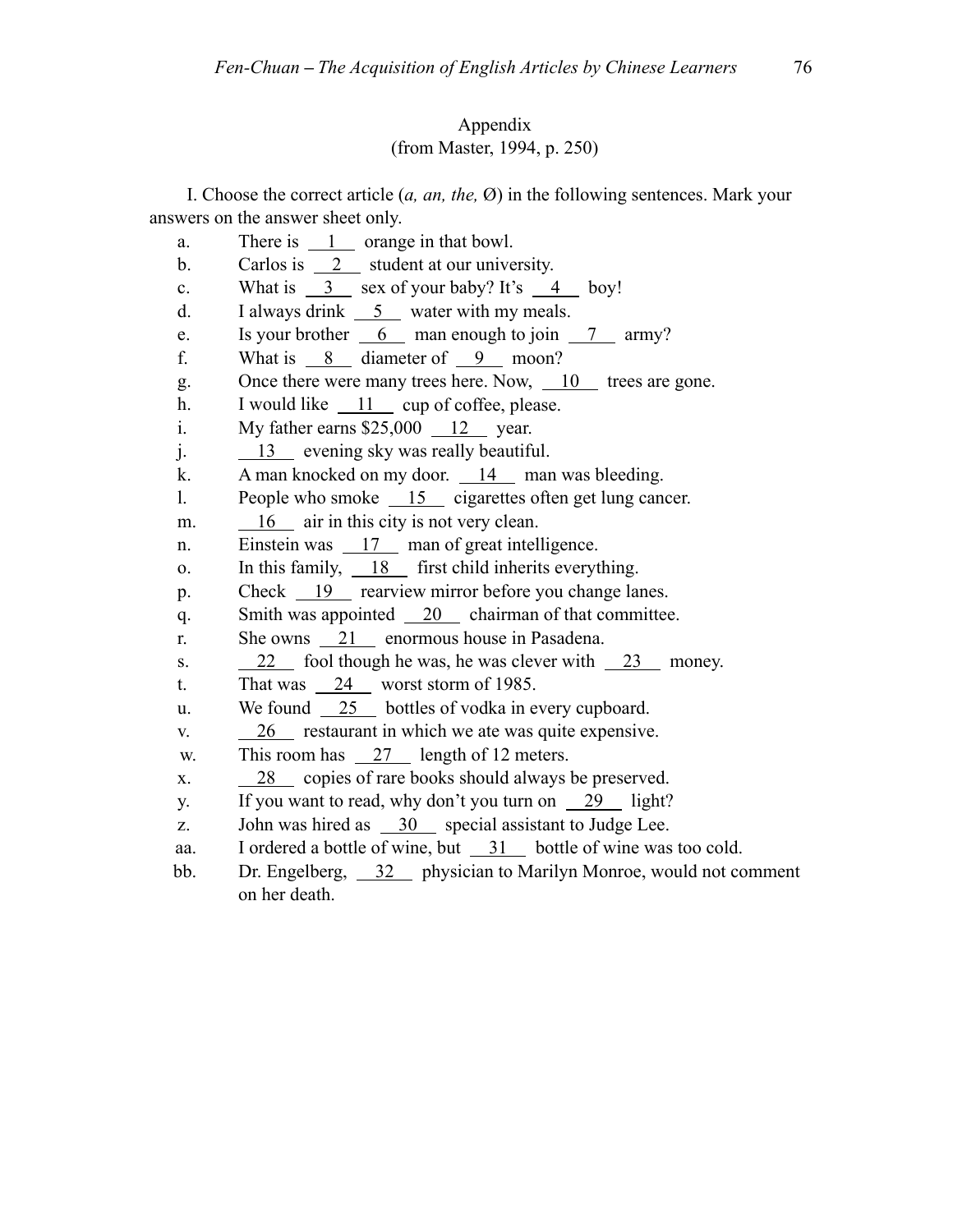II. Choose the correct article (*a, an, the,* Ø) in the following paragraph.

## 33 Jaguar and 34 Wild Pig

When hunters visit 35 southwestern part of 36 United States, they often find  $\frac{37}{19}$  large, catlike tracks along  $\frac{38}{19}$  ground. These tracks are made by  $\frac{39}{19}$ spotted jaguar,  $\frac{40}{ }$  greatest hunter of all  $\frac{41}{ }$  North American animals and  $\frac{1}{ }$ 42 largest member of 43 cat family on 44 American continent. 45 most animals have  $\frac{46}{48}$  favorite food.  $\frac{47}{48}$  favorite food of  $\frac{48}{48}$  jaguar is 49 wild pig. 50 wild pigs move in 51 bands of fifteen to twenty. They have  $52$  great courage and  $53$  strength in  $54$  group. I once read  $55$ story about  $\overline{56}$  courage and strength of these wild pigs.  $\overline{57}$  story pointed out that these pigs sometimes even attack  $\frac{58}{ }$  human hunters.